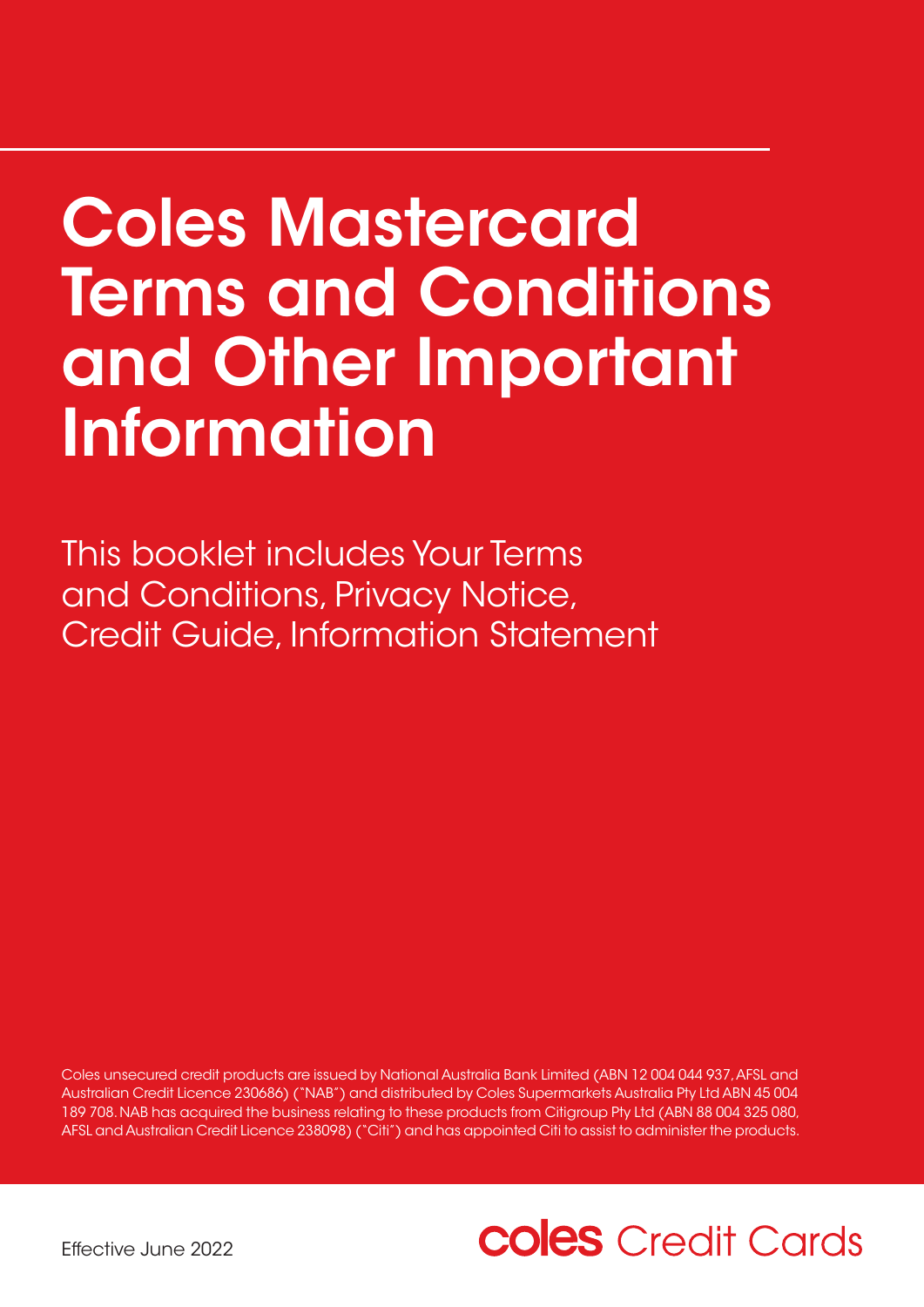# About this document

This document is important. It sets out Our and Your rights and obligations regarding Your Account. Please keep it to refer to when You need it. It is important that You and anyone who will operate Your Account read and understand these Terms and Conditions.

Contact Us immediately if You suspect lost or stolen Cards, compromised Security Codes (including PINs and TPINs), unauthorised or disputed transactions or any other security breach. Please see section 12 of Part A of this booklet for reporting requirements.

Contacting Us quickly stops You being liable for some types of transactions (see section 12) and means We may ask for a Chargeback of a transaction where that right exists (see section 10 for reporting requirements). The ability to dispute a transaction may be lost if it is not reported within the timeframes We specify or describe. Time limitations may not apply in circumstances where the ePayments Code applies.

If You are experiencing financial difficulty, please contact Us as soon as possible for further information.

Please contact Us if You have questions about these Terms and Conditions or Your Account.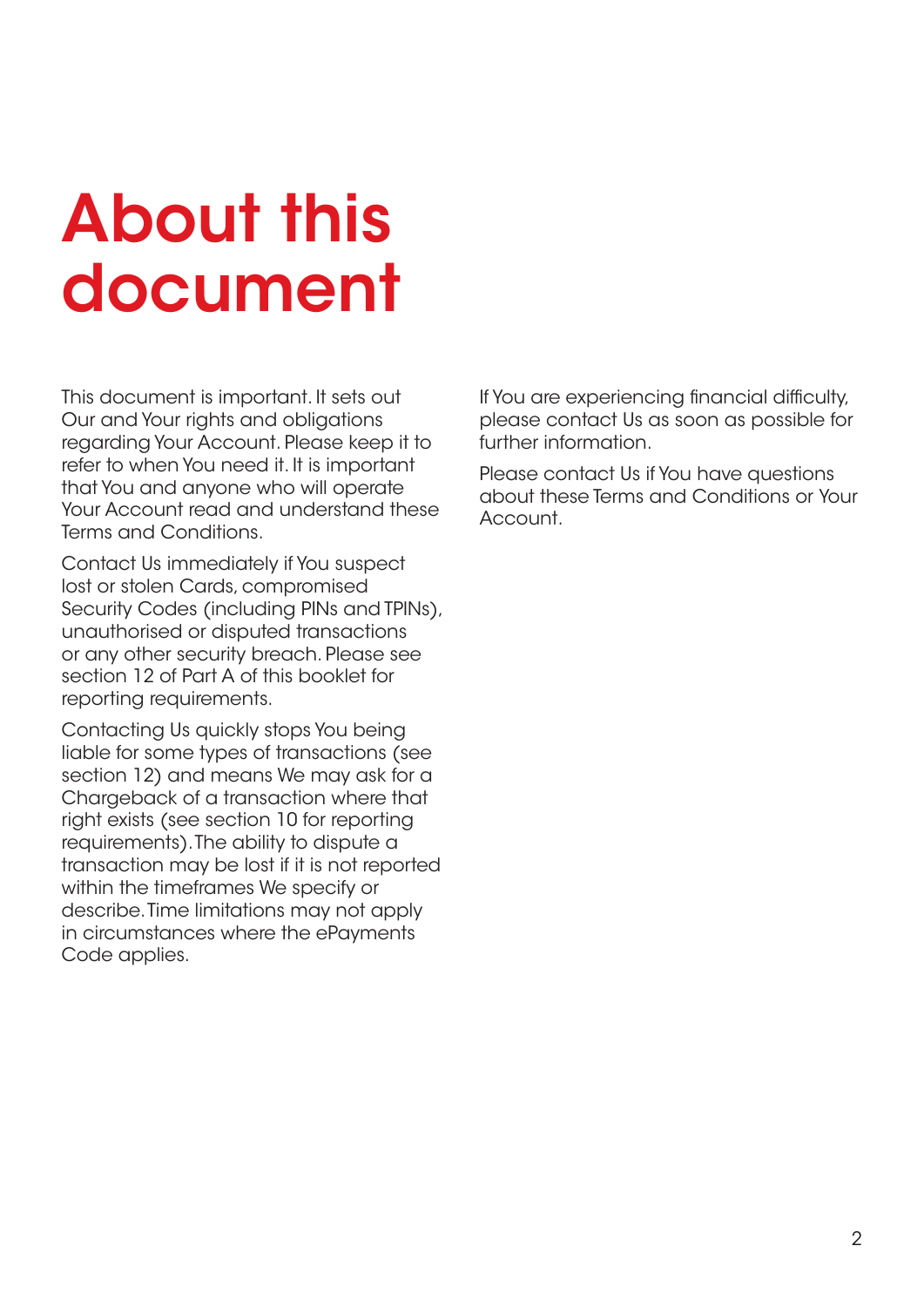### Table of Contents

|                                                                                               | <b>Part A: Terms and Conditions</b>                                              | 4  |                   |  |  |
|-----------------------------------------------------------------------------------------------|----------------------------------------------------------------------------------|----|-------------------|--|--|
| 1                                                                                             | Getting started with Your contract                                               | 4  |                   |  |  |
| 2                                                                                             | Use of Cards and the Account                                                     | 4  |                   |  |  |
| 3                                                                                             | International transactions use<br>outside Australia                              | 6  |                   |  |  |
| 4                                                                                             | Payments                                                                         | 6  |                   |  |  |
| 5                                                                                             | <b>Special Promotions</b>                                                        | 7  |                   |  |  |
| 6                                                                                             | Statements and other notices                                                     | 9  |                   |  |  |
| 7                                                                                             | Default, suspension and closure                                                  | 10 |                   |  |  |
| 8                                                                                             | Interest charges                                                                 | 12 |                   |  |  |
| 9                                                                                             | Fees and other charges<br>You must pay                                           | 12 |                   |  |  |
| 10                                                                                            | Solving problems                                                                 | 13 |                   |  |  |
| 11                                                                                            | Changes                                                                          | 13 |                   |  |  |
| 12                                                                                            | Security and liability for<br>losses for unauthorised<br>electronic transactions | 14 |                   |  |  |
| 13                                                                                            | Things We aren't responsible for                                                 | 15 |                   |  |  |
| 14                                                                                            | Conditions for specific payment<br>facilities recurring or periodic<br>payments  | 16 |                   |  |  |
|                                                                                               | 15 BPAY®                                                                         | 16 |                   |  |  |
| 16                                                                                            | <b>General matters</b>                                                           | 21 |                   |  |  |
| 17                                                                                            | Dictionary Interpretation                                                        | 22 |                   |  |  |
|                                                                                               | Definitions                                                                      | 22 |                   |  |  |
| <b>Part B: Privacy</b><br><b>Part C: Credit Guide</b><br><b>Part D: Information Statement</b> |                                                                                  |    |                   |  |  |
|                                                                                               |                                                                                  |    | <b>Contact Us</b> |  |  |

Some capitalised words used in these Terms and Conditions have defined meanings. You can find them in the Dictionary – see page 22.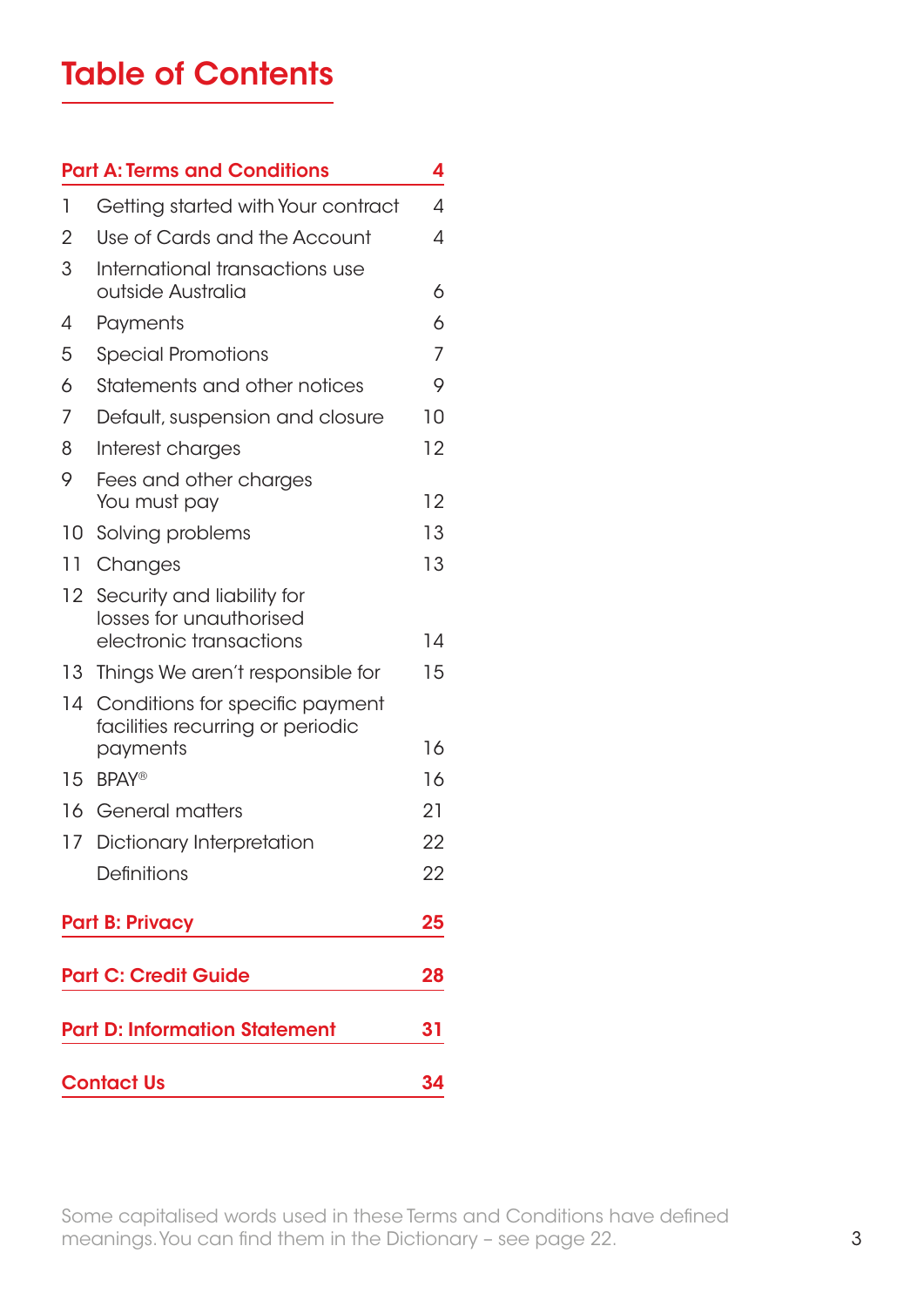#### <span id="page-3-0"></span>1 Getting started with Your contract

You must activate Your Account by calling Us or using online access before it is used. When You first use Your Account or activate Your Card, You agree to be bound by the terms of Your credit contract (including terms and conditions for any rewards program You are enrolled in for this Account). No one can use the Account before it is activated. Any Special Promotion will not be activated until Your Account is activated.

This document is one of several forming the pre-contractual statement. It does not contain all pre-contractual information We give You under the National Credit Code. Your credit contract is made up of:

- the pre-contractual statement document which includes the Financial Table setting out financial information;
- Part A (Coles Mastercard Terms and Conditions); and
- any other terms that You agree to (for example, terms for a Special Promotion) or We notify to You (see section 11).

Rewards programs are covered by a separate related contract between You and Us, and under their own separate terms and conditions. If Your Card has a direct earn rewards program with a third party rewards points provider, You must join, and We can close, cancel or suspend Your Card if You cease to be a member of that third party rewards program.

#### 2 Use of Cards and the Account

#### Using the Account

You can use Your Account in the following key ways:

| <b>Make</b><br>payments<br>to others | Pay using a Card with retailers<br>in store or online<br>• Arrange for a Balance Transfer<br>Pay bills through BPAY <sup>®</sup> using<br>telephone services or online<br>access             |
|--------------------------------------|----------------------------------------------------------------------------------------------------------------------------------------------------------------------------------------------|
|                                      | • Set up Recurring Card<br>Instructions (this is a regular<br>payment You authorise a<br>merchant to charge to Your<br>Card by providing Your Card<br>number and details to the<br>merchant) |
| Get cash                             | $\cdot$ Use a Card at an ATM                                                                                                                                                                 |
| Get<br>information                   | • Get information using<br>telephone services or online<br>access                                                                                                                            |

Subject to these conditions You are responsible for all transactions on Your Account, and any losses We incur in connection with them.

#### Credit Limits and other limits

You can use the Account up to the Credit Limit by drawing any Available Credit. We can reduce Your Credit Limit at any time and, if We do, We will notify You in writing.

We may authorise transactions that exceed Your Available Credit Limit or Total Cash Limit, but We do not have to. You may request that transactions which would exceed Your Credit Limit be rejected, but please note that We are unable to reject certain transactions, for example because of Network rules or systems constraints (e.g. Recurring Card Instructions).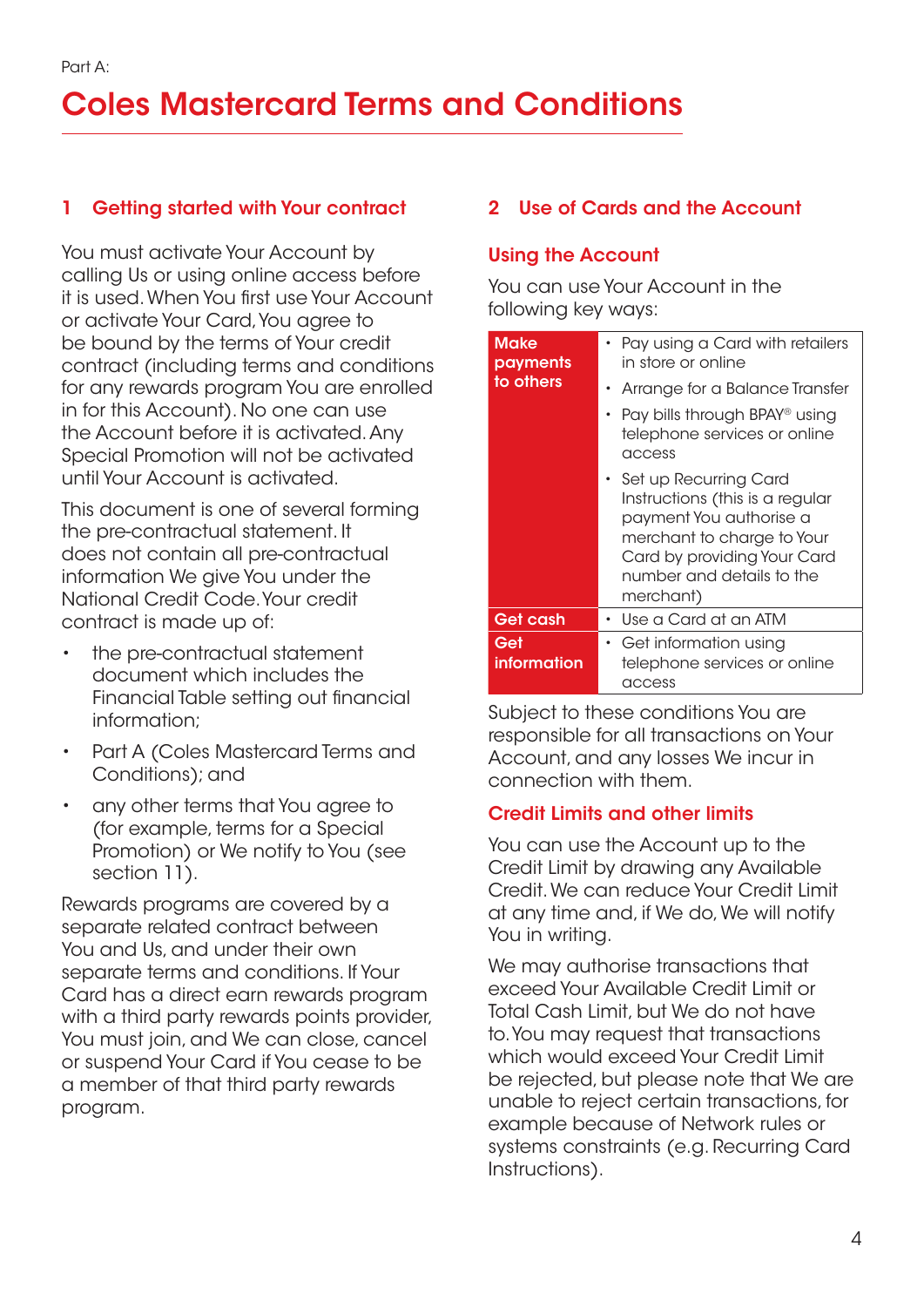If You exceed Your Credit Limit for any reason any Overlimit Amount must be repaid immediately.

Daily, weekly and other maximum limits may also apply to Cards or to the Account, either generally, or for particular types of transactions.

One of these limits is a limit to the amount of Cash Advances You can draw. This is the Total Cash Limit and it is a proportion of Your overall Credit Limit. If it becomes fully drawn You need to reduce it before You can draw more cash (see section 4 about how payments are allocated and call Us if You want to know how much You need to pay to do this).

You are entitled to reduce Your Credit Limit to any amount that equals, or exceeds, the minimum Credit Limit for Your product. To request a reduction in Your Credit Limit You can contact Us, including by making a request through online access. You will need to ensure Your Account balance does not exceed the requested Credit Limit before We can make the Credit Limit reduction. We will reject transactions until that happens where We can (however We are unable to reject some transactions e.g. because of Network rules or systems constraints), and We will tell You if there is anything else You need to do for Us to complete Your request.

#### Additional Cards

You may ask Us to issue additional Cards. If We agree, We may give an Additional Cardholder:

- an additional Card and a separate PIN, and other Security Codes necessary to use other facilities like telephone services and online access; and
- access to Your Account details and transaction history.

An Additional Cardholder can use the Account and Card in any way that You can, except that the Additional

Cardholder cannot request an increase to the Credit Limit or other limits. You are liable for any transactions, and any other use of the Card or Account, by an Additional Cardholder. You must make sure all Additional Cardholders comply with these conditions.

#### Limits on use

Cardholders must not, or won't be able to, transact:

- at retailers or ATMs who choose not to accept Cards for that type of transaction;
- with a merchant in which the Cardholder has an ownership interest (unless it is publicly listed);
- with a Card after it expires, is suspended or cancelled;
- for business purposes (unless the Account is designated as a "Business Account");
- for the purpose of gambling or in connection with unlawful activities; and
- to invest in shares or other financial products or for crypto currency related transactions.

We may decide not to process any transaction if We have reasonable grounds, including if We reasonably suspect a potential breach of these conditions or of any law. However, We cannot detect and prevent all fraud on Your Account.

A Card or Security Code must not be used by anyone except the Cardholder to whom it was allocated (and in the case of a Card, the Cardholder whose name and signature is on the Card).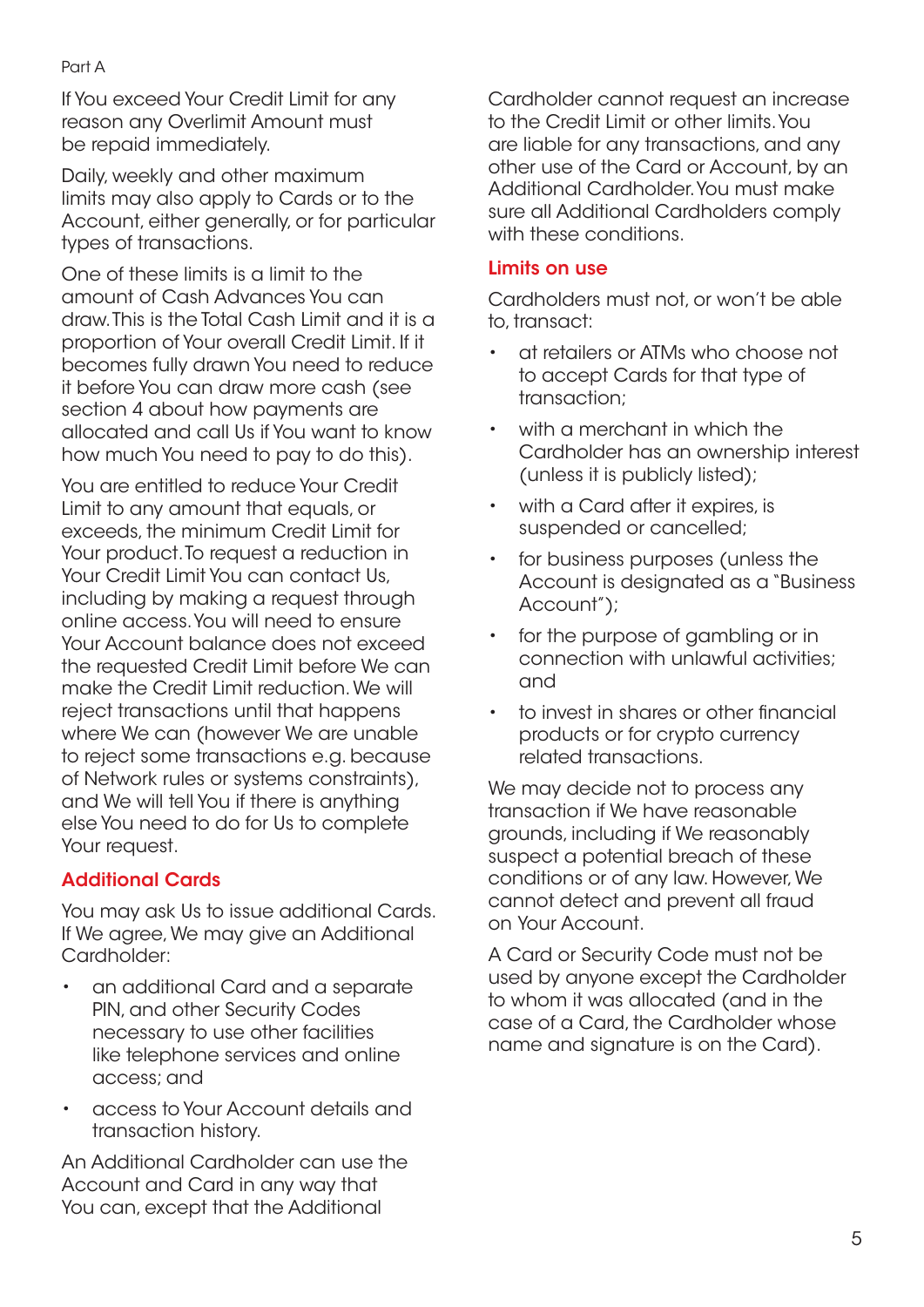#### <span id="page-5-0"></span>Altering or stopping a payment

You can stop or alter payments You have made or authorised as follows:

| <b>Payment</b><br>type                          | <b>Stop</b><br>or<br>alter? | By contacting who<br>before the payment<br>is processed |
|-------------------------------------------------|-----------------------------|---------------------------------------------------------|
| Cheques                                         | Stop                        | Only by contacting the<br>issuing bank                  |
| Recurring<br>Card<br>instructions               | Stop                        | Only by contacting the<br>merchant                      |
| Other<br>(BPAY <sup>®</sup> , Card<br>payments) | No                          | These cannot be<br>stopped or altered                   |

#### 3 International transactions use outside Australia

Making payments and the use of a Card, telephone services and online access outside Australia is subject to Australian, USA, local and other applicable legal requirements. This means that making payments and using those facilities outside Australia may not be possible or You may be subject to limits (e.g. a maximum amount).

#### Card transactions

You will be charged in Australian dollars for purchases and Cash Advances made in other currencies. In some cases these transactions may be first converted to United States dollars and Your Account will be charged with the Australian dollar amount net of fees and charges.

Conversion rates are based on rates set by the relevant Card scheme in accordance with its rules.

Fees and charges are set out in Your Financial Table and include an "International Transaction Fee".

#### Conversion differences

Because of the various conversion processes and the rates used in them, the Australian dollar amount that We charge You will usually be different to the amount that You may have calculated at the time You initiated the transaction. Similarly, if You receive a refund of a foreign currency transaction, the Australian dollar amount of that refund might differ from the amount of the original transaction.

#### **Payments**

#### Paying the Account

You must pay in Australian dollars the Minimum Payment Due by each Payment Due Date and any Overdue Amounts and Overlimit Amounts immediately. Your statement tells You how to pay Us.

You must pay all amounts owing under this contract without setting off amounts You believe We owe You (except where You have a right of set off that You cannot legally agree to give up).

We credit payments as soon as reasonably practicable and that may be delayed if the payment is not clear funds (e.g. cheques), if We receive it after 4pm AEST or on a non-Business Day. If We are not sure which of Your Accounts it is intended for We may choose to credit it to any of Your Accounts if that is the case.

#### Application of payments

We will apply payments firstly to any Monthly Instalments that are overdue, then any that are due in the current Statement Period and then We will apply payments first to the portion of the Closing Balance of Your most recent statement which attracts the highest interest rate and then to the portion which attracts the next highest interest rate and so on. Payments are then applied to balances that have not yet appeared on Your statement in a similar fashion.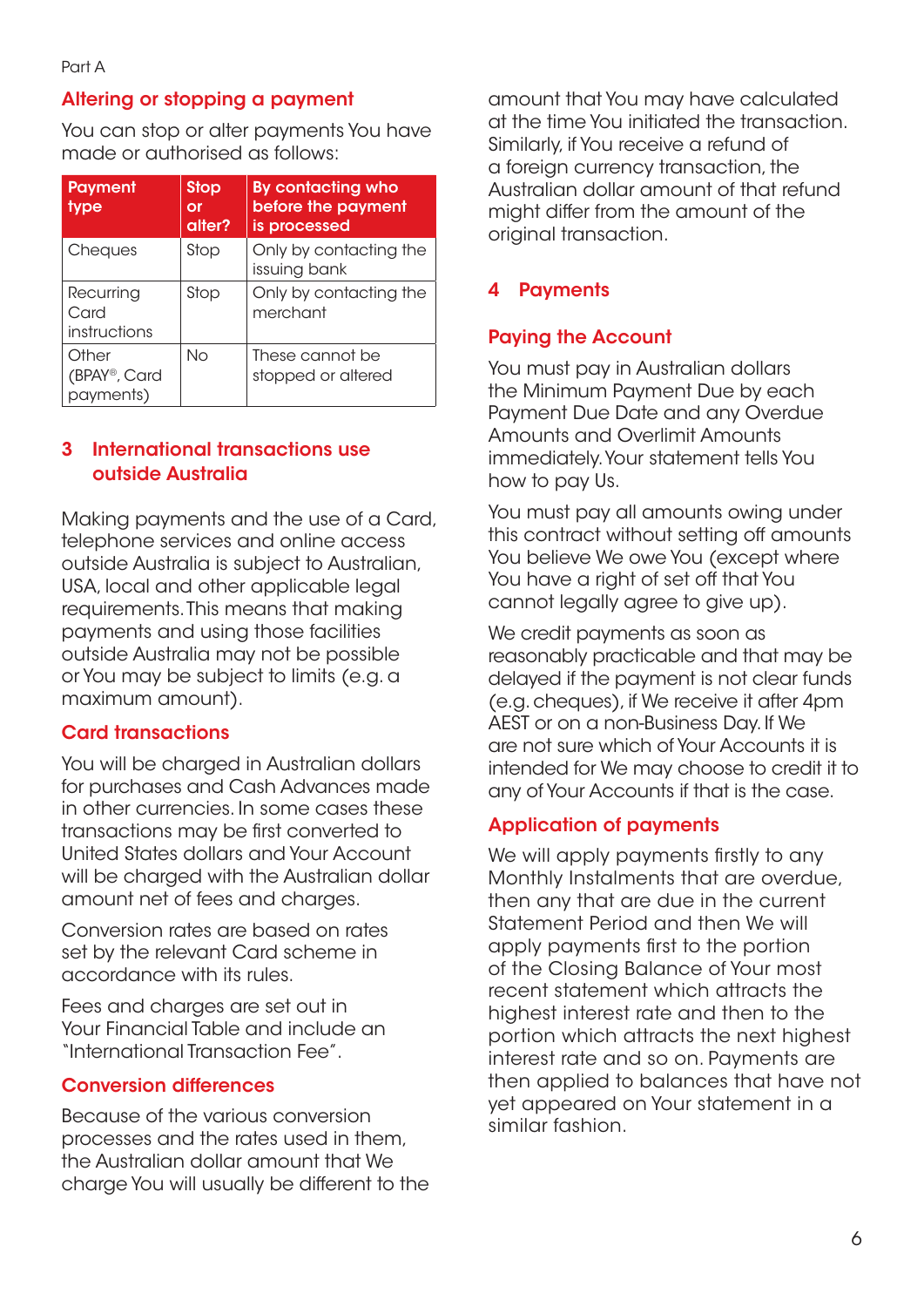<span id="page-6-0"></span>By requesting a Fixed Payment Option, You request that We will first apply payments made during a Statement Period to the amount of any Monthly Instalment payment under a Fixed Payment Option which is due or overdue in the current Statement Period as described above. You may withdraw this request at any time. If You do so We may cancel the Fixed Payment Option in which case any outstanding balance of the Fixed Payment Option will revert to the standard APR.

#### 5 Special Promotions

#### Balance Transfers and Special **Promotions**

We may offer a Balance Transfer or a Special Promotion on any terms and conditions that determine which, to the extent required, will operate as a variation to these conditions.

#### Fixed Payment Options

#### **Introduction**

- Your Fixed Payment Option (also called an FPO or Instalment Plan) is a plan under which a particular balance is paid off in instalments.
- You can make a new transaction or convert part of Your outstanding balance including a Retail Purchase or Cash Advance to be an FPO only where We agree to this as part of a Special Promotion. We may not agree to allow the whole of Your Available Credit to be applied to an FPO.
- A fee may apply for setting up the FPO (We may call this an FPO fee or other names). If this fee applies, it does not form part of Your FPO balance. Instead it will be shown on Your statement for the Cycle in which You set up Your FPO, and the whole fee will form part of the Minimum Payment Due on that statement.
- When You apply for, or agree to, the FPO You agree that You will be given details of and must agree to these changes:
	- the fee (if any) that will apply to set up an FPO;
	- the APR for the FPO ("FPO APR") (which is likely to be different to the APR that would have applied to the balance if it had not been converted to an FPO, and may be zero); and
	- the length of the term, which is the number of months in which You pay the instalments.
- We charge interest on the FPO from when the FPO is set up until it is cancelled or repaid in full, and it is generally charged to Your Account at the end of each Cycle.

#### How an FPO usually works

- During the Cycle in which the FPO is set up, You will be charged an initial interest charge on the Main FPO Balance calculated using the Daily FPO Rate and the Daily Calculation Method. The initial interest charge becomes part of the Minimum Payment Due on the statement We send at the end of the Cycle.
- Each statement after that will show an instalment due in the next Cycle. There will be an instalment for each month of the term (e.g. 24 instalments for a 24-month term):
	- the instalments are calculated so that if each (approximately equal) instalment is paid on its Payment Due Date, the Main FPO Balance and any interest in relation to it will be reduced to zero on payment of the last instalment;
	- each instalment includes a principal component plus interest charged on the Main FPO Balance for the previous Cycle; and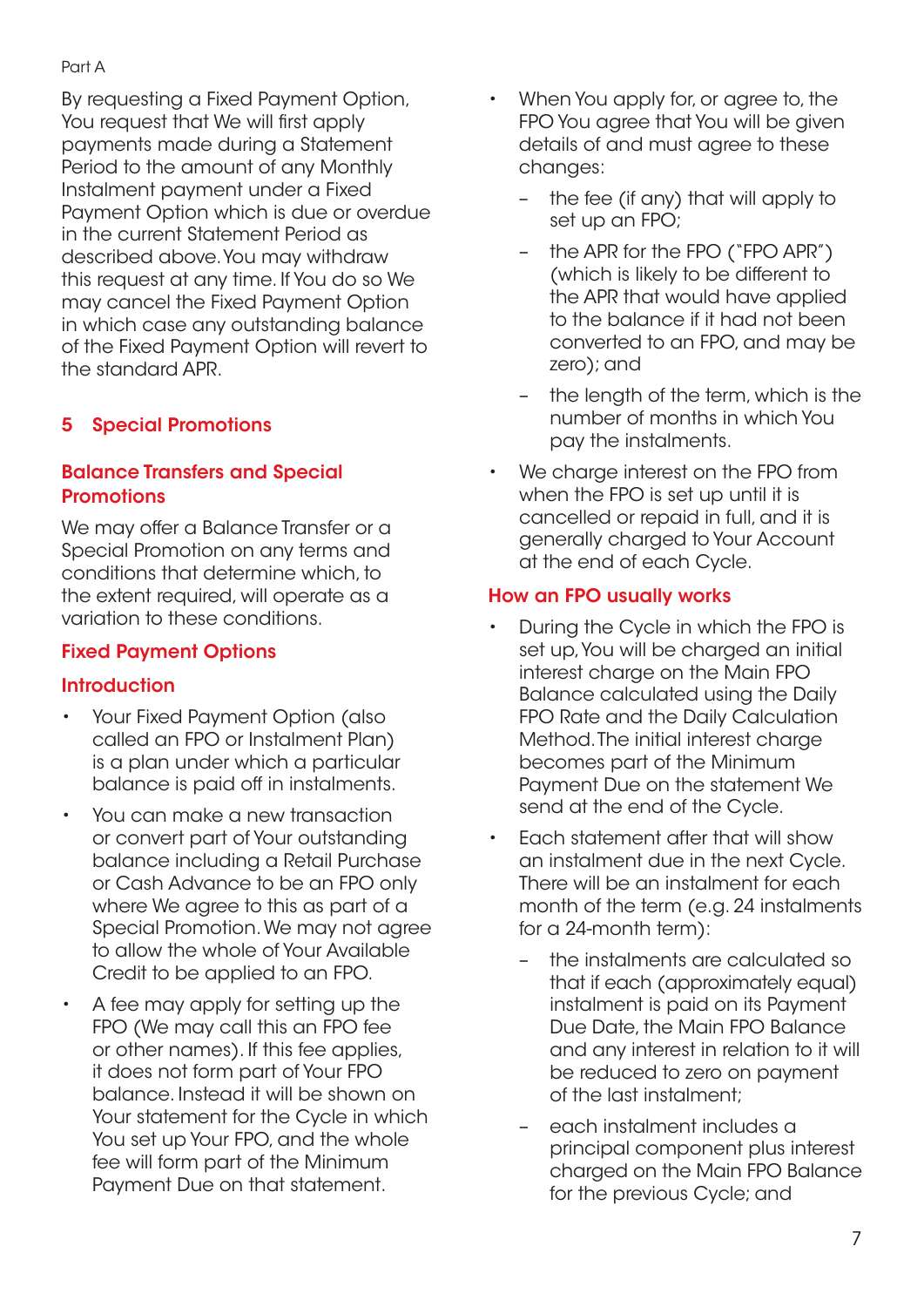– that interest will be calculated by multiplying the Monthly Average Balance by the Monthly FPO rate.

#### Warning – having an FPO means Us applying payments in a different order

- You request, by applying for an FPO, that payments made to Your Account in a Cycle will be first applied to FPOs up to the amount of any initial interest charge or instalment or FPO fee or related interest due or overdue in that period. Any additional payments will be applied to the balance of Your Account in accordance with Your Coles Mastercard Terms and Conditions and Other Important Information.
- This may mean You are liable to pay a higher amount or rate of interest than You would otherwise be under the National Consumer Credit Protection Act 2009.
- You may cancel or change Your request in relation to the application of payments to Your FPO at a later time. However, if You do so, We will cancel Your FPO.

#### What happens if there are Extra Payments, an FPO is cancelled or payments aren't made on time?

#### Extra payments

- If You make a payment which exceeds the Minimum Payment Due plus any Overdue Amount:
	- the excess amount will be applied first to pay the balance of Your Account excluding any Main FPO Balance; and
	- any further excess will be applied to pay the main FPO balance(s) (which results in an Extra Payment); and
	- where there are multiple FPOs, unless You otherwise direct, We will apply Extra Payments to FPOs in

the order of FPO APR (first to the FPO(s) with a higher APR), and if more than one has the same FPO APR first to the FPO that is set up earlier.

- When an Extra Payment is made in a Cycle that does not fully repay the FPO:
	- some of the interest in that Cycle may be charged on the day the Extra Payment is applied rather than at the end of the Cycle, and that interest will Drop Out of the FPO; and
	- future instalments will be recalculated in the usual way.

#### If You don't pay on time

If You fail to pay the Minimum Payment Due and any Overdue Amount by their Payment Due Date, We charge interest on any unpaid instalment, FPO fee or initial interest charge component (and any interest calculated on any of them, and any interest on that interest) from the day after the Payment Due Date. It will be calculated using the Daily Retail Rate and the Daily Calculation Method until they are repaid in full. We may also cancel the FPO.

#### Ending an FPO Early

- If an FPO is cancelled or repaid in full Early, the interest on the Main FPO Balance in the Cycle where that happens is calculated using the Daily FPO Rate and the Daily Calculation Method up to the day before it is cancelled or repaid. The interest is charged on the day the FPO is cancelled or repaid, and will Drop Out of the FPO.
- If You or We cancel an FPO, starting that day any Main FPO Balance will revert to the underlying balance type and the APR and interest calculation that relates to it. For example, if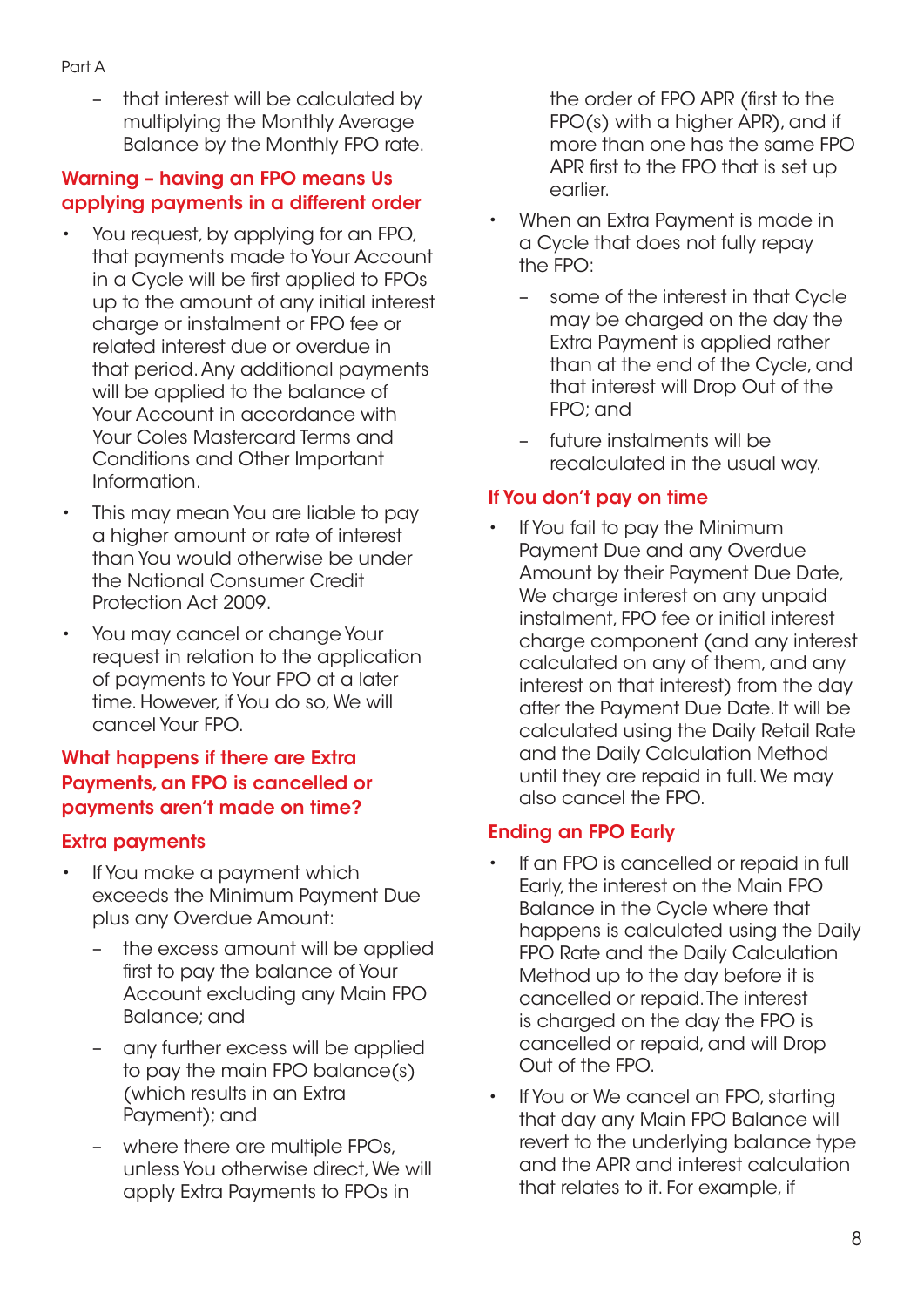<span id="page-8-0"></span>the FPO would have been a Cash Advance, interest will be calculated at the APR for Cash Advances, from the day of cancellation. If the FPO would have been a Retail Purchase, interest will be calculated at the APR for Retail Purchases, from the day of cancellation.

#### **General**

- If You are eligible to earn Flybuys Points, any Flybuys Points will be earned prior to conversion to the FPO. The conversion itself will not earn Flybuys Points unless We tell You otherwise.
- For any FPOs, this Section 5 takes precedence over any other terms and conditions where there is a conflict
- In this Section 5:
	- Cycle means the period from one Cycle Date to the next Cycle Date.
	- **Cycle Date** is the day in each month which generally coincides with the day on which Your Statement Period is due to end. The Cycle Date remains the same in each month even if it falls on a non-business day. Where a corresponding day does not exist in a month (e.g. 31 September), the Cycle Date for that month will be the previous day (30 September).
	- **Daily Calculation Method means** calculating interest by multiplying the applicable daily percentage rate by the daily unpaid balance of its balance type (including related fees and interests) for each day of the relevant period and then adding those amounts together.
	- Daily FPO Rate means the FPO APR divided by 365.
- **Daily Retail Rate** means the APR applicable to Your Retail Purchase Balance divided by 365.
- **Drop Out** in relation to an FPO means an amount is added to the Retail Purchase Balance, is subject to the interest at the Daily Retail Rate (unless an interest free period applies) and no longer forms part of the Main FPO Balance.
- An FPO is cancelled or repaid in full **Early** if this happens in a Cycle before the one in which the final instalment amount would have been due.
- Extra Payment means an amount applied to an FPO during a Cycle that reduces the Main FPO Balance.
- Monthly FPO Rate means the FPO APR divided by 12.
- **Monthly Average Balance means** the average balance of the Main FPO Balance during a Cycle.
- Main FPO Balance means the remaining balance of the FPO on any day that is not included in an instalment or interest amount that is due or overdue in that Cycle.

#### 6 Statements and other notices

#### Statement of Account

We will generally send You a statement each month unless the law does not require Us to, such as if You have no outstanding balance on Your Account and no transactions have been posted to Your Account during the Statement Period. You may also request statements, and We will also send one whenever required by any applicable code.

You should check all entries on the statement when You receive it. If You think there was an error or possible unauthorised use of Your Account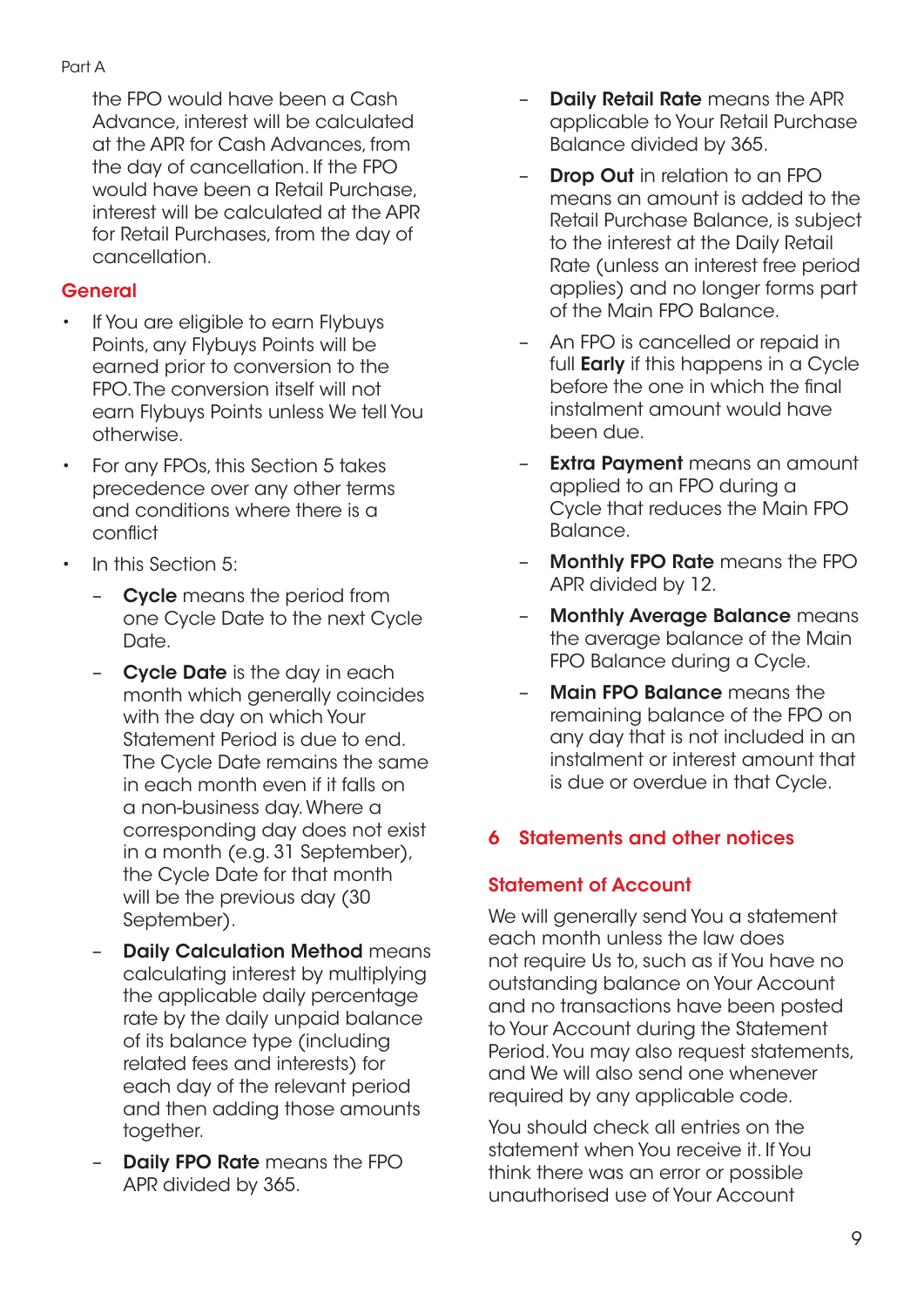<span id="page-9-0"></span>You must contact Us immediately or You may be liable for the error or any Unauthorised Transactions.

#### Electronic information

We will give notices to You by post or, if You agree, by any electronic means (including fax, email, SMS, via online access or any other manner permitted by law). If You enrol to receive information (including statements) electronically:

- We may not send such notices in paper form; and
- You should check electronic communications regularly; and
- You may withdraw consent to receive notices in electronic means at any time by contacting Us.

You may contact telephone services at any time to ask for statements and other notices that We are required to give You by mail. You may ask for a paper copy of any information that We have previously provided to You within 7 years of the date of the original communication.

#### 7 Default, suspension and closure

#### **Default**

Your Account will be in default:

- if You fail to pay an amount due by its due date; or
- if We reasonably believe that:
	- there has been fraud or misrepresentation in relation to the approval or operation of Your Account;
	- You have not complied with the law;
	- it becomes unlawful for You or Us to continue with this agreement;
	- You or an Additional Cardholder have breached any of these conditions (including because You use the Account for a purpose not approved by Us).

#### Consequences of default

If Your Account is in default We may take some or all of the following actions:

- close, cancel or suspend Your Account or any Card or refuse to authorise any transaction;
- give notice of cancellation, suspension or refusal to any merchant;
- require You to pay all or part of the outstanding balance of Your Account;
- combine Your Account with any or all of Your other Account(s) with Us, including combining Your Account with a secured credit facility that You hold with Us (the consequence is that one balance remains and if that is a debit balance, You will remain liable to Us for that amount); and
- set off balances or parts of balances in Your Account against money that We owe You such as deposits that We hold (the consequence is that amounts that We owe to each other are reduced by the same amount).

In most circumstances, We will first give You notice stating that Your Account is in default and specify how and when You must remedy the default. If You do not remedy the default before expiry of the specified time, or if there is a default that cannot be corrected, then We may take appropriate action depending on the seriousness of the default. However, if the law allows Us to take action without notice then We can do so.

If We do not give You advance notice, We will advise You of the action We have taken as soon as possible.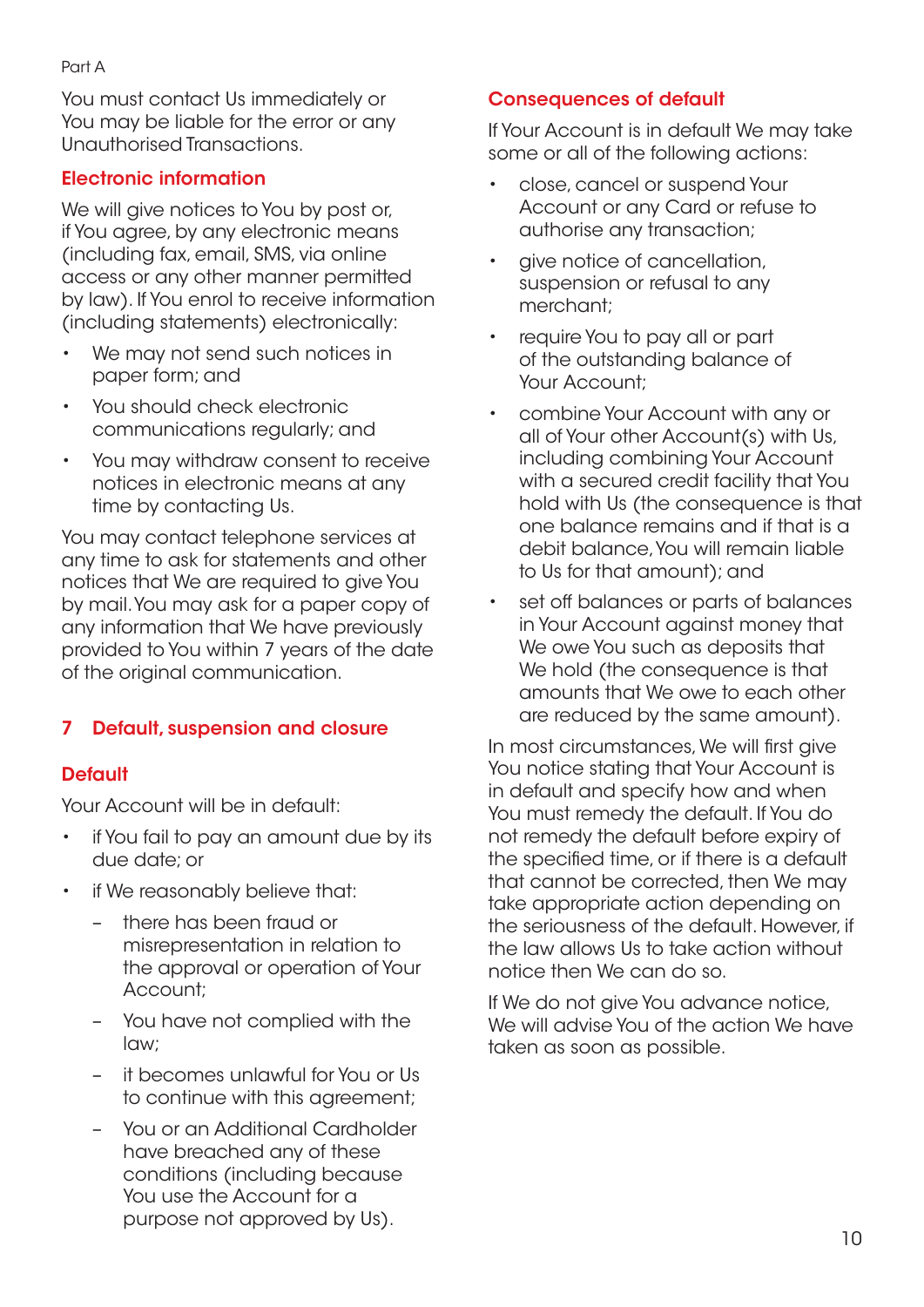#### When You can cancel any Payment Facility, close Your Account and terminate Your credit contract

You may close Your Account or cancel any Payment Facility by contacting Us. If You do this We will take reasonable steps to promptly stop future transactions on the Account or Payment Facility, however please note We are unable to reject some transactions, such as Recurring Card Instructions. You can contact Us to request an Account closure through online access.

We will process the request to close Your Account as soon as is practicable, once the balance of Your Account is zero.

If You wish to close Your Account and terminate Your credit contract You are required to pay the outstanding balance of Your Account after the last transaction You, or any Additional Cardholder, authorised is charged to Your Account including:

- all interest charges, fees, charges and expenses; and
- You cancel all Recurring Card Instructions with merchants.

You remain responsible for all amounts withdrawn from Your credit Account. You must notify merchants accordingly to change Your Recurring Card Instruction details. We assume no responsibility for return fees and charges.

We will tell You if there is anything else You need to do for Us to complete Your request.

#### When We can close, cancel or suspend Your Account or any Payment Facility

We may, acting reasonably, close Your Account at any time with 30 days prior notice.

We may also close, cancel or suspend Your Account or any Payment Facility at any time where:

- Your Account has not been used or has a credit balance for a prolonged period;
- You cease to be a Flybuys Member;
- We do not have all the identification information We need;
- We reasonably believe that by allowing the Account to remain open it may materially detriment Our reputation;
- We reasonably believe that by allowing the Account or Payment Facility to remain open, it may cause You or Us loss, or to breach any law or code of conduct or any terms of this loan contract; or
- a Card, Security Code, Identifier or a process intended to prevent Unauthorised Transactions has been compromised.

Where We close, cancel or suspend Your Account, because Your Account (where relevant) is in default because of overdue payments, or has a credit balance for a prolonged period, We will usually give You notice before We do so.

We may not always give notice before We take the action. For example, We may at any time suspend Your right to participate in the BPAY® Scheme and will do so without notice if We suspect You or an Additional Cardholder of being fraudulent. BPAY® payments for which instructions have been given and which are scheduled to be made while Your right to participate in the BPAY® Scheme is suspended will not be processed by Us. We may also suspend Your Account without notice if We do not have all the identification documentation We need.

If We do not give You notice before We take the action, We will notify You as soon as possible afterwards.

If We close Your Account, Your credit contract will end when the balance of the Account is zero.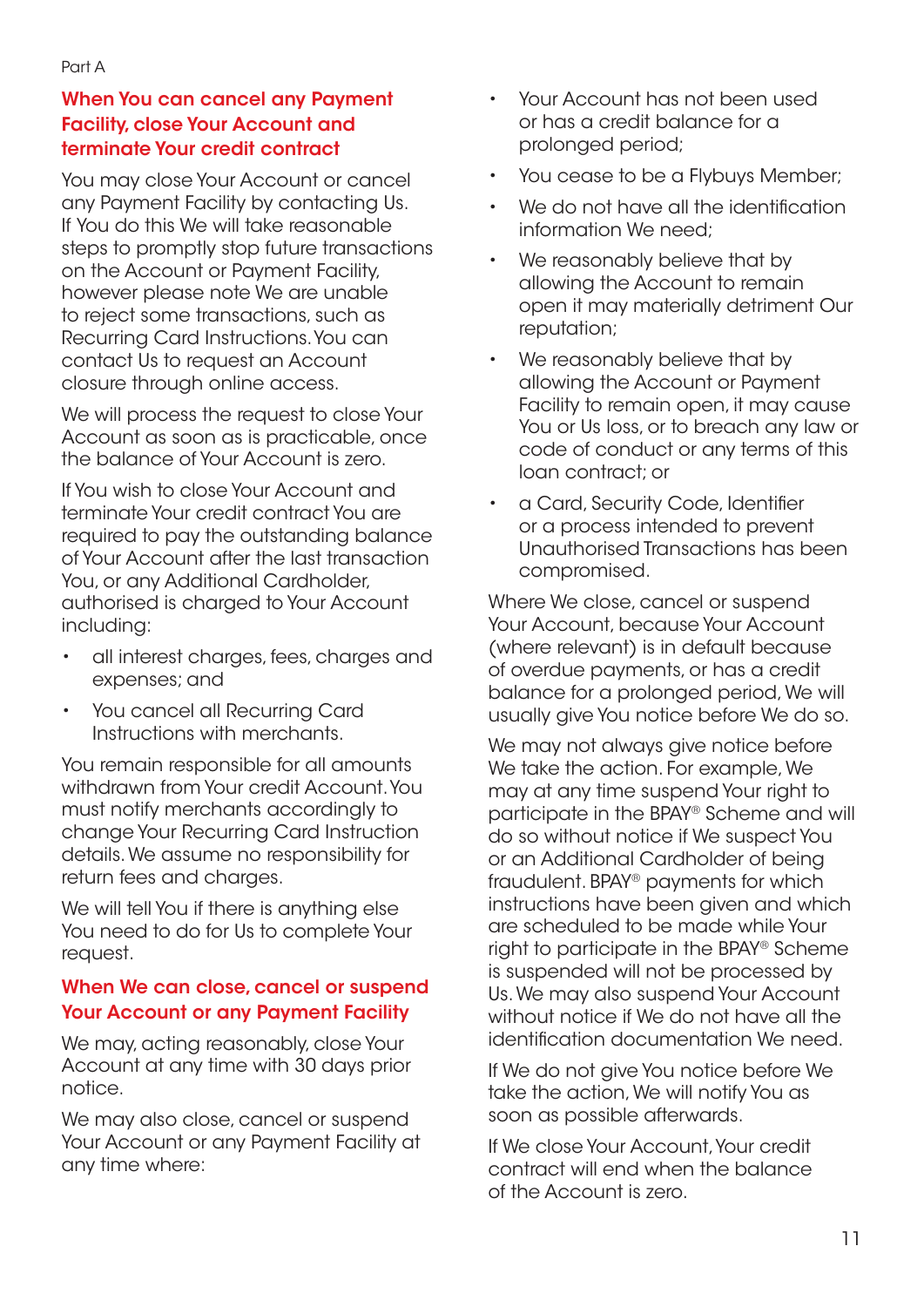#### <span id="page-11-0"></span>Consequences of closing or suspending an Account

If Your Account:

- has a credit balance and has been closed (either by Us or by You), any credit balance at the date of closure which is less than our reasonable costs of closing your Account (currently \$5) will not be returned to You. If the balance of Your Account is more than our reasonable costs of closing your Account (currently \$5) in cleared funds at the date of closure, We will return the Account balance to You; and
- if it has a debit balance and has been closed or suspended, You must continue to pay Us amounts due until You pay the full outstanding balance, including any further transactions that You are liable for. Interest, fees, charges and expenses will accrue until that time.

Closure, cancellation or suspension of Your Account or any Card does not affect any obligations that arose before or after the closure, cancellation or suspension.

#### 8 Interest charges

Except to the extent that an interest free period applies, You must pay interest on everything charged to Your Account. Interest is charged monthly at the end of each Statement Period.

We calculate interest for each balance type at its applicable APR for each Statement Period.

The APR that applies to each balance type (e.g. a Balance Transfer) also applies to related fees and interest. The Retail APR applies to Retail Purchase Balance. To calculate that interest, We multiply the applicable daily percentage rate by the daily unpaid balance of its balance type (including related fees and interest) for each day of that Statement Period, and then add those amounts together. The daily percentage rate is the applicable APR divided by 365.

Information on any APR is available on request.

#### Interest free period

An interest free period may apply to the Retail Purchase Balance.

An interest free period starts on the day Your Account opens.

Once an interest free period starts, it continues until You fail to pay by a Payment Due Date the Closing Balance from the last statement of Account (excluding any Fixed Payment Option balance which isn't due for payment by that Payment Due Date). The daily interest calculation will commence the day after that Payment Due Date.

Another interest free period will commence when You pay the Closing Balance from a statement of Account by the Payment Due Date on that statement (excluding any Fixed Payment Option balance which isn't due for payment by that Payment Due Date). The next interest free period starts on the day You pay that Closing Balance.

Information on current fees and charges is available on request.

#### 9 Fees and other charges You must pay

Subject to any law that limits Our right to do so, We will charge Your Account with:

- fees and charges applicable to Your Account;
- government taxes, duties or charges that relate to Your Account or its operation;
- any amount (or the Australian dollar equivalent) that any other person charges in connection with Your use of the Account, such as ATM access fees; and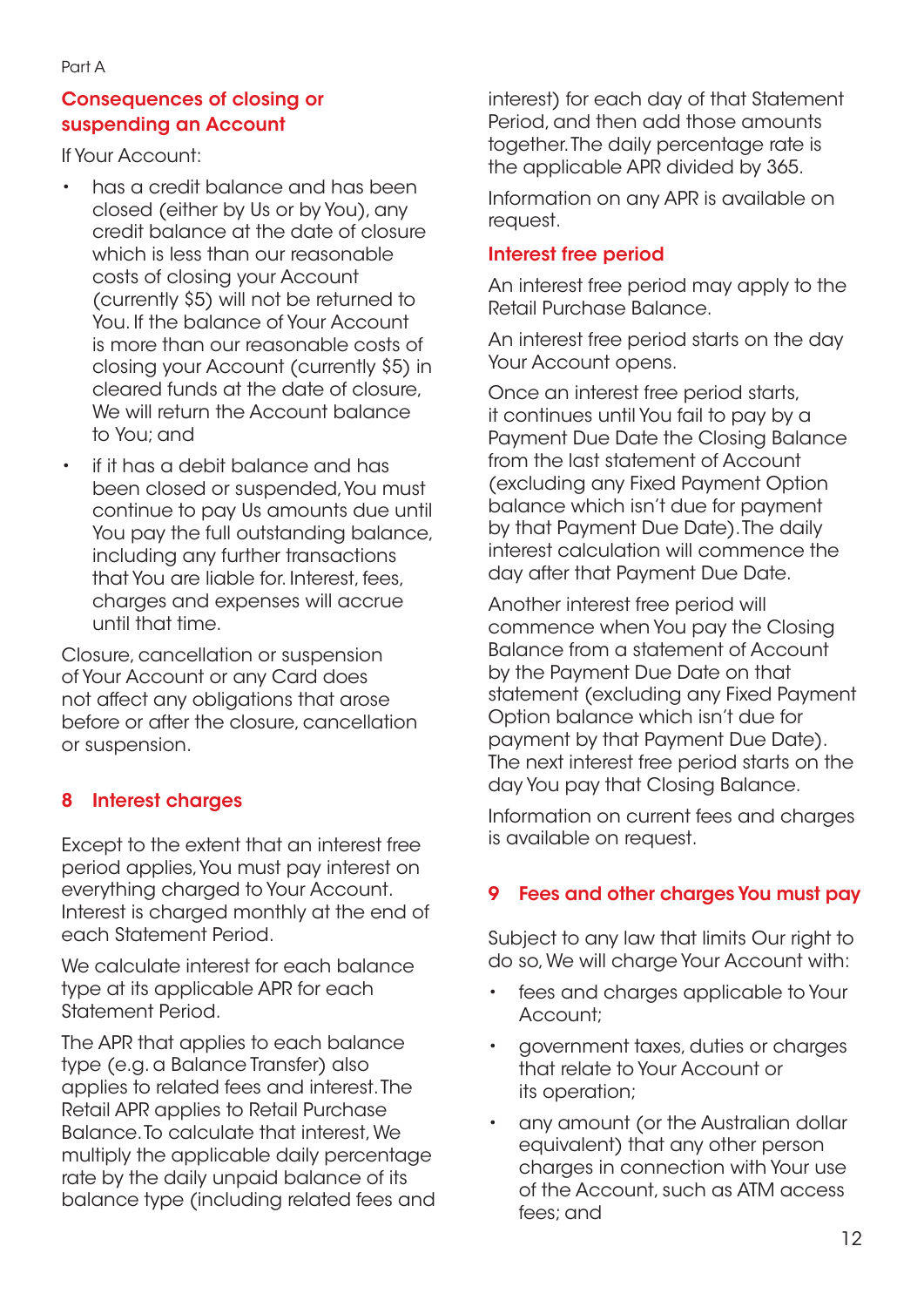<span id="page-12-0"></span>• any expenses We reasonably incur enforcing these conditions against You.

#### 10 Solving problems

#### **Refunds**

We will give You a refund:

- as set out in these conditions; or
- when a dispute is resolved in Your favour; or
- if We receive a refund (or some other refund verification acceptable to Us) from a merchant.

Refunds will reduce Your Account balance but do not count towards Your next monthly repayment obligations.

#### Error/dispute resolution

You or an Additional Cardholder must tell Us promptly if You, he or she has a complaint or believes that an error has occurred on the Account. A complaint can be lodged using telephone services, using online access or writing to Us at the address on the back cover of these conditions.

We will investigate Your complaint and try to resolve it quickly and fairly. If You are not satisfied with the result of Your complaint, You can escalate Your complaint to Our Customer Relations Unit or You can raise Your complaint with the Australian Financial Complaints Authority (AFCA):

Post: GPO Box 3, Melbourne VIC 3001 **Phone:** 1800 931 678 (free call) **Email:** info@afca.org.au Website: [www.afca.org.au](http://WWW.AFCA.ORG.AU)

You should first consider referring any complaints about a transaction amount to the merchant or institution concerned.

#### **Chargebacks**

If You have a problem with goods or services and the relevant transaction was processed through a Network You may have rights under the applicable Network rules to Chargeback the transaction. We will pursue the Chargeback on Your behalf and the result will be governed by the Network's Chargeback rules. You must:

- first attempt to resolve the issue with the merchant;
- otherwise notify Us of the problem immediately; and
- comply with any reasonable request We make for further information in any form (including providing Us with a statutory declaration).

If You delay notifying Us of the dispute it may affect Our ability to pursue the Chargeback on Your behalf. Please note that if a Cardholder uses Your Account to make a BPAY® payment, You cannot claim a Chargeback. BPAY® only allows refunds of mistaken, unauthorised or fraudulent payments.

Except as otherwise set out by law We are not otherwise responsible for any disputes between You and a merchant.

#### 11 Changes

We may change the terms and conditions applicable to Your Account, including changing any condition, the APR and fees and charges. A change binds You and any Additional Cardholder.

We may tell You about a change by writing to You at Your last known address, by advertisement in a newspaper or in other ways allowed by applicable laws or industry codes. Generally, the following notice periods apply: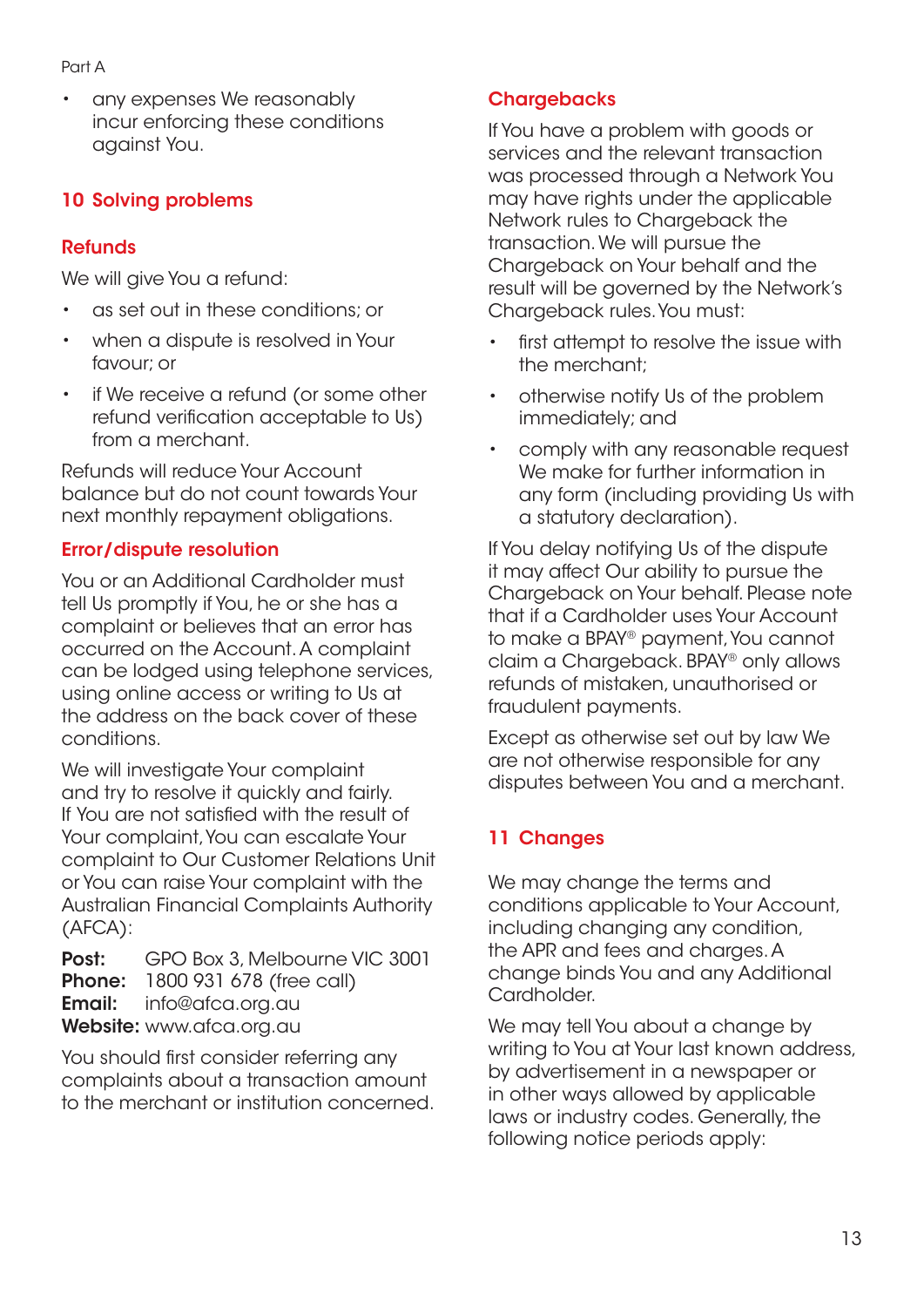<span id="page-13-0"></span>

| As soon as<br>reasonably possible<br>which may be after<br>the change is made | Reducing Your<br>obligations (e.g. fees)<br>or extending the time for<br>payment            |
|-------------------------------------------------------------------------------|---------------------------------------------------------------------------------------------|
|                                                                               | Reducing Your Credit<br>I imit                                                              |
| At least same day<br>notice                                                   | Increasing an APR                                                                           |
| No notice if the<br>government<br>publishes the<br>change                     | Changes to government<br>charges                                                            |
| At least 30 days                                                              | Any other change<br>We make other than<br>those changes that We<br>expressly agree with You |

We will comply with any notice requirements in any applicable laws and codes (such as the Banking Code of Practice and ePayments Code).

#### 12 Security and liability for losses for unauthorised electronic transactions

#### Reliance on Your instructions

We are entitled to presume (unless contrary to the ePayments Code or these conditions), that the Cardholder has given any instructions identified by the Cardholder's Identifier (including Card number) and Security Code, and that they are valid and binding on You.

#### You must take care of PINs and other **Security Codes**

Security Codes allow access to Your Account and Cardholders can change them within limits We set. The security of Card(s) and Security Code(s) is very important. If Cardholders fail to observe these security requirements You may incur liability for any Unauthorised Transaction.

Cardholders MUST:

- sign the strip on the reverse side of the Card immediately upon receiving it;
- keep their Security Code secret;
- not let anyone else use their Card and/or Security Code or Identifier and Security Code;
- use care to prevent anyone else seeing their Security Code (including when using an ATM or EFTPOS terminal) or overhearing their Security Code;
- take reasonable steps to protect a Card or Security Code from loss or theft; and
- immediately destroy any expired or cancelled Card by cutting it diagonally in half.

Cardholders MUST NOT choose a Security Code which is clearly identifiable with You (e.g. birth date or phone number) or which has an easily retrievable combination (e.g. 1234, BBBB).

#### You need to notify Us of security breaches (including Unauthorised Transactions)

You must immediately notify Us and provide all required information where any of the following security breaches has or is suspected to have occurred:

- a Card or Security Code is, lost, stolen or disclosed to someone else; or
- Your Card, Identifier or Security Code has been used to effect an Unauthorised Transaction or has otherwise been misused.

We will then cancel the relevant Card and/or Security Code and may cancel the Identifier. After cancellation, they must not be used again even if they are subsequently retrieved.

#### When are You liable for electronic Unauthorised Transactions?

We apply the ePayments Code to determine when You are liable for losses from an Unauthorised Transaction that is authorised without a physical signature. Some examples of where You are liable, not liable, and partially liable are set out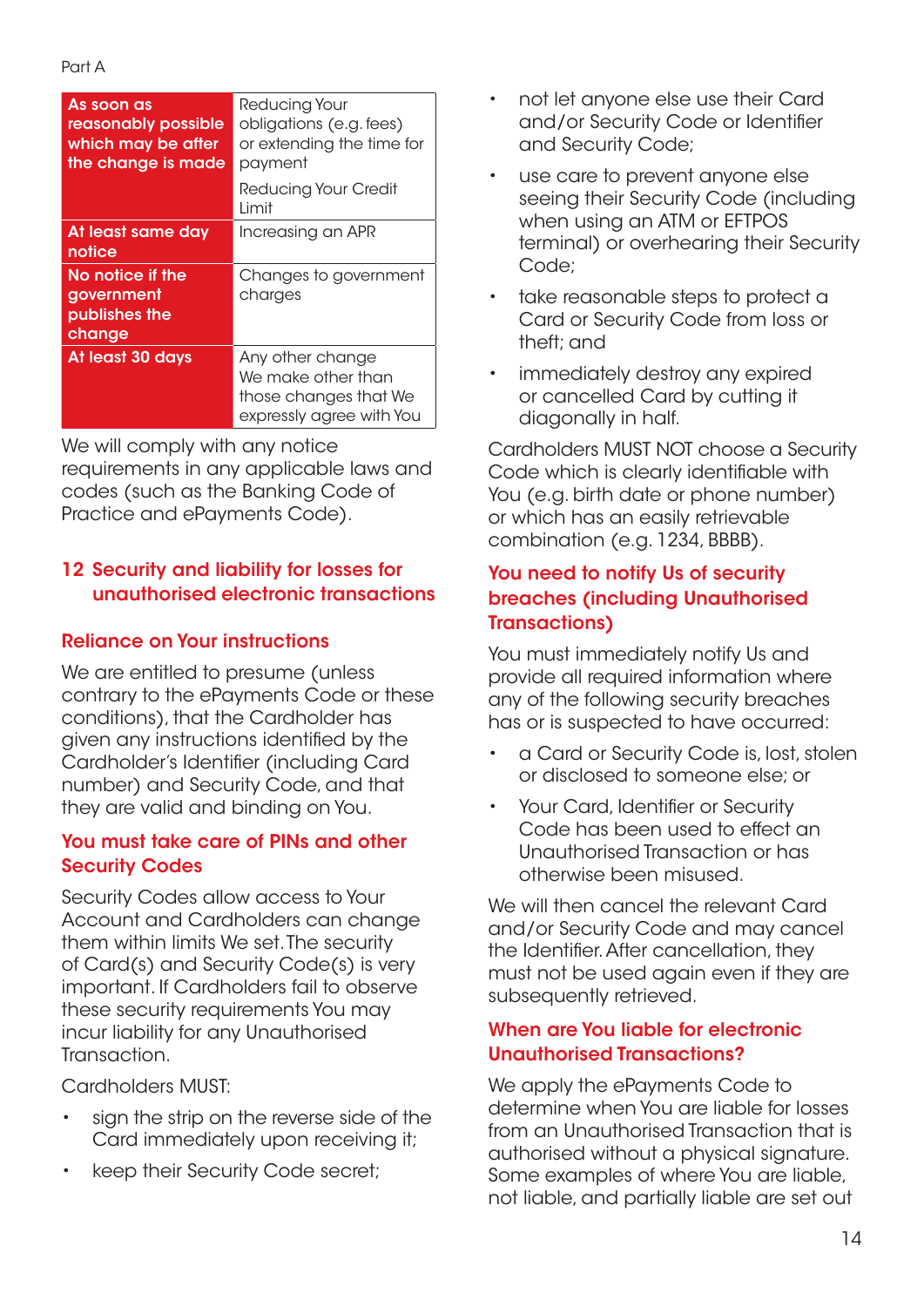<span id="page-14-0"></span>below (the ePayments Code sets out more details).

YOU ARE NOT LIABLE for losses from an Unauthorised Transaction:

- using Cards, Identifiers or Security Codes that are forged, faulty, expired or cancelled or a Card or Security Code before the Cardholder received it;
- occurring after the underlying security breach was notified to Us;
- where it is clear no Cardholder contributed to it (e.g. if it was caused by misconduct by Us or others involved in the relevant networking arrangements); or
- that exceeds the Credit Limit or any applicable transaction limit.

This section does not apply to any transaction carried out by You or an Additional Cardholder or by anyone performing a transaction with Your or an Additional Cardholder's knowledge and/ or consent (as applicable).

#### YOU ARE LIABLE for losses occurring up to notification of the security breach if a Cardholder has contributed to a loss by:

- compromising secrecy of a Security Code (e.g. by voluntarily disclosing it, or indicating it on the Card or on anything carried or kept with the Card or an Identifier unless You make a reasonable attempt to protect the security of the Security Code; or
- unreasonably delaying notification of a security breach.

#### YOU ARE PARTIALLY LIABLE where a:

Security Code is required to perform the Unauthorised Transaction and it is unclear whether a Cardholder has contributed to a loss. In this case for the period commencing from the time the Card, Identifier or Security Code was misused, lost or stolen, until the time a Cardholder notifies

Us, You could be liable for the lesser of AU\$150, the actual amount lost, or the available funds in the Account at the time of the Unauthorised Transaction.

#### 13 Things We aren't responsible for

#### We usually aren't liable in these circumstances

Unless these conditions or the law says otherwise, We will not be responsible to You for any loss incurred by You in any of the following situations:

- any problems with goods or services provided (or not provided) by a retailer/merchant. However We may be able to access a Chargeback in the event of issues (see section 10);
- where We cancel, suspend or close the Account or a Payment Facility or refuse to authorise or make a payment in accordance with these conditions;
- Our online or telephone services are not available from overseas or at a particular time. These services are intended to be reasonably available, but will not be available 24/7, including where there are outages (e.g. power or systems) and where We require this (e.g. because of security or maintenance, or where We are not allowed to process a transaction);
- You have not provided Us with complete and correct payment information; or
- circumstances beyond Our reasonable control prevent or result in errors or delays to a funds transfer or payment.

#### Some circumstances where We are liable

Regardless of the above, We have minimum requirements imposed on Us by laws like the Competition and Consumer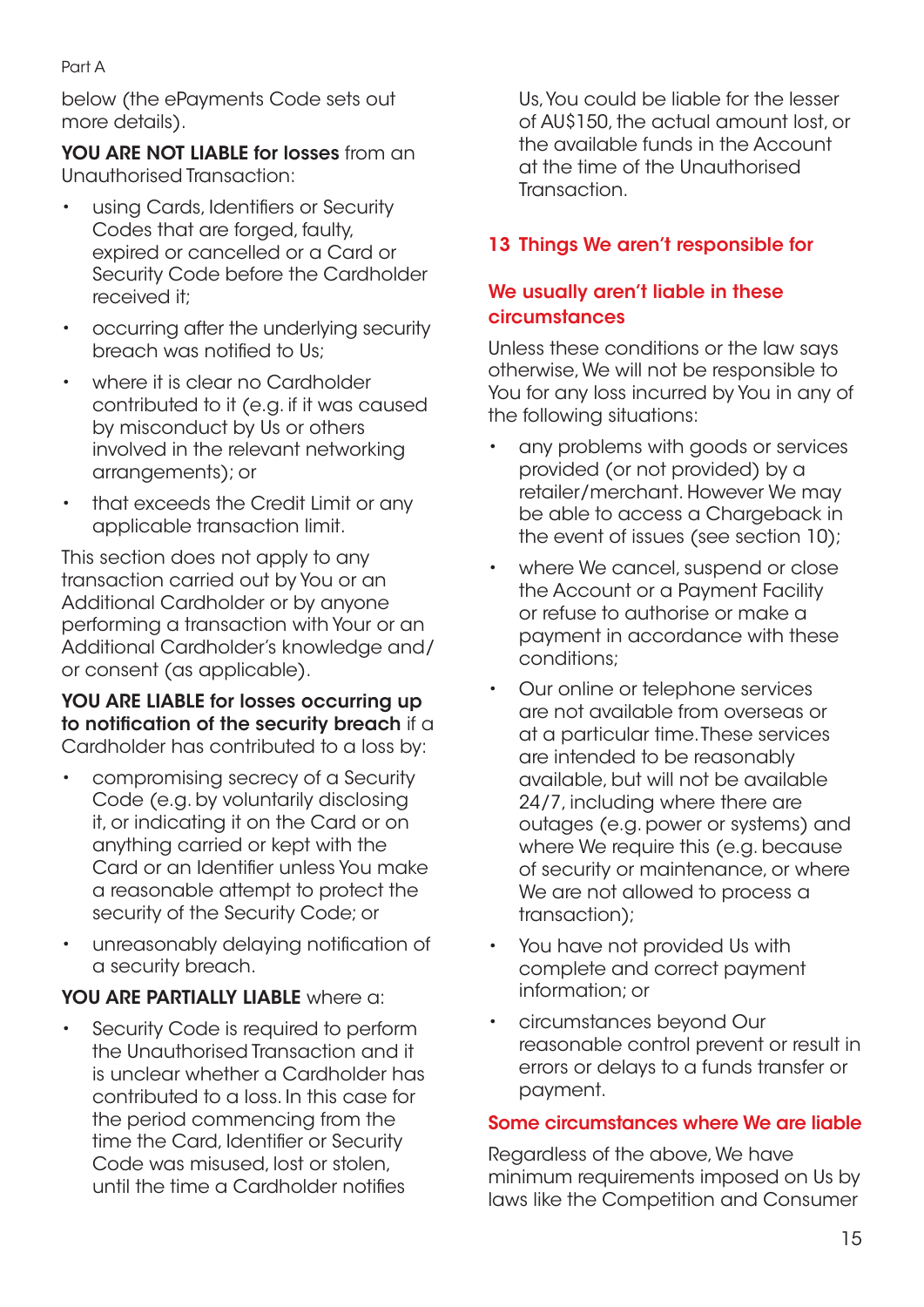<span id="page-15-0"></span>Act 2010 (Cth). For example, these may imply warranties into a contract to protect You, such as a promise that the services are fit for their intended purposes. These laws may allow Us to exclude liability if You acquire services as part of a business. To the extent permitted by law, We exclude liability under implied statutory conditions and warranties, or limit Our liability under such warranties and conditions to supplying the services again or paying the cost of that resupply.

In addition, We are liable for Your loss if any electronic terminal (such as ATM and EFTPOS terminal) or the relevant electronic Network does not complete a transaction that it accepts in accordance with Your instructions. Our liability is limited to the correction of errors and refunding charges or fees imposed if the failure or malfunction is caused by a Cardholder's act or omission, or if the Cardholder should have been aware that that the relevant electronic terminal or Network was unavailable or malfunctioning.

If telephone services should ever be temporarily unavailable, We will reimburse any loss arising between the time You or an Additional Cardholder (as applicable) attempted notification of a Notifiable Event and the actual time of notification, provided You or an Additional Cardholder subsequently gave such notice at the first reasonable opportunity.

#### 14 Conditions for specific payment facilities recurring or periodic payments

When You give a merchant a Recurring Card Instruction to debit amounts to Your Card, You authorise Us to pay any such amounts and charge them to Your Account.

We use reasonable endeavours to debit Your Account on the days nominated by You for periodic payments but may not always do so. If the day on which Your Account is to be debited is not a Business Day, or if We or another payment system participant cannot process a payment on that day, the debit will usually be made on the next Business Day.

If You have set up Recurring Card Instructions:

- You need to contact the merchant to cancel or change them – We usually cannot do this;
- if a Card is re-issued with a new Card number or expiry date, You must contact the merchant to cancel or change the details of each Recurring Card Instruction. We may choose to cancel the Recurring Card Instruction or (unless You tell Us not to) provide Your replacement Card details to update it.

You should tell Us if unauthorised Recurring Card Instructions are charged to the Account.

#### Telephone services and online access

We will provide You and Additional Cardholders with Security Codes to enable You to use telephone services or online access.

Cardholders will also need to enter the Identifier/Card number and any other codes We require. You can't transfer funds from Your Account to another account, however You can make BPAY® payments – see section 15.

#### 15 BPAY®

#### **Application**

We are a member of the BPAY<sup>®</sup> Scheme which is an electronic payments scheme through which You and an Additional Cardholder can ask Us (using internet payments or telephone payments) to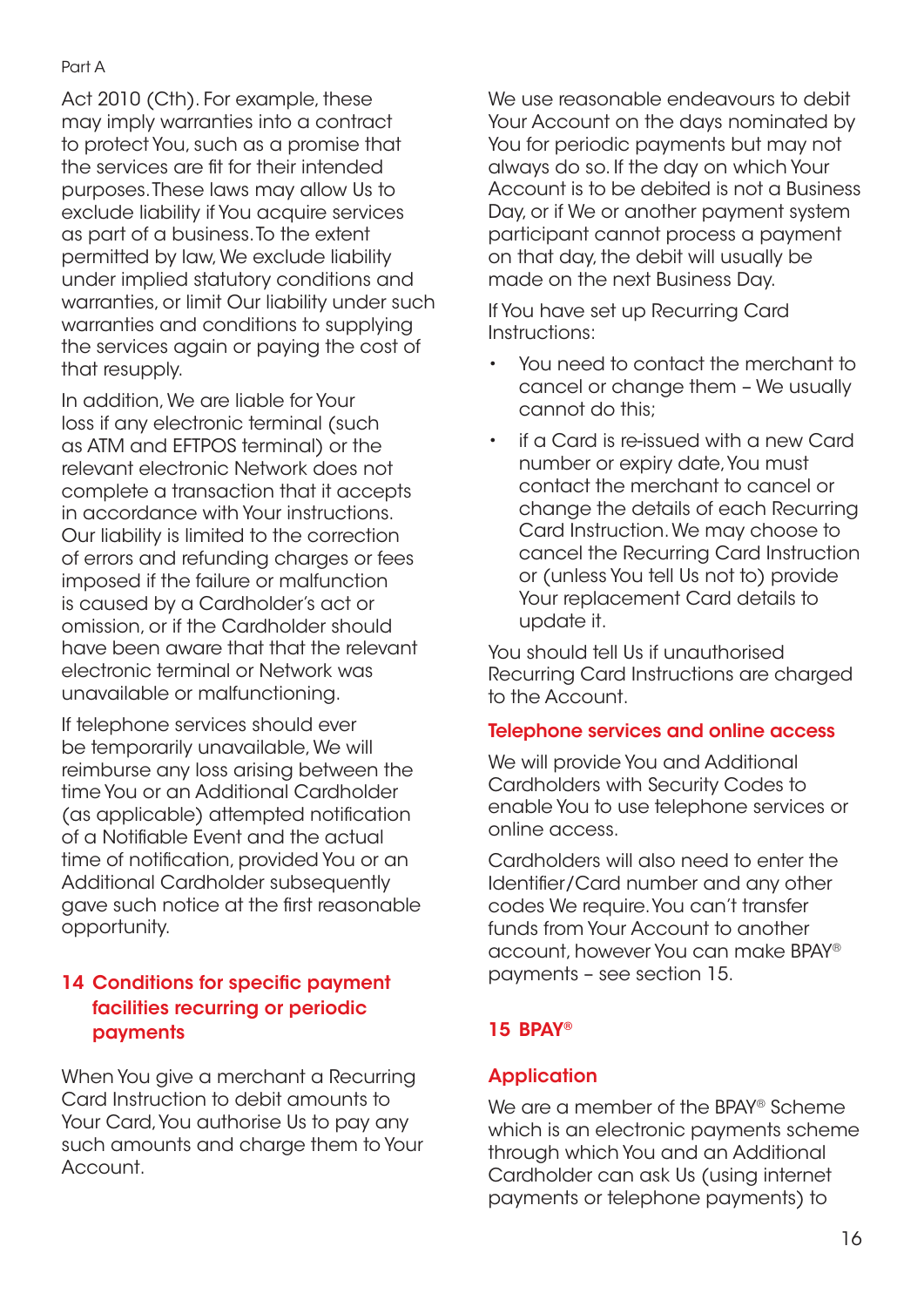make payment on Your behalf to Billers who accept BPAY® payments. We will notify You if We cease to be a member of the BPAY® Scheme.

#### **Payments**

We will not accept an order to stop a BPAY® payment once You have instructed Us to make that BPAY® payment.

You or an Additional Cardholder should notify Us immediately if You become aware that You may have made a mistake (except when You make an underpayment) when instructing Us to make a BPAY® payment, or if You did not authorise a BPAY® payment that has been made from Your Account. Sub-sections titled "Mistaken Payments, Unauthorised Transactions and Fraud", "Mistaken Payments" and "Unauthorised Payments" describe when and how We will arrange for such a BPAY® payment (other than in relation to an underpayment) to be refunded to You.

Subject to the sub-section titled "Payment Queries", Billers who participate in the BPAY® Scheme have agreed that a BPAY® payment You or an Additional Cardholder make will be treated as received by the Biller to whom it is directed:

- on the date You make that BPAY® payment, if You or an Additional Cardholder tell Us to;
- make the BPAY® payment before 4pm (AEST) on a Business Day;
- on the next Business Day, if You or an Additional Cardholder tell Us to make a BPAY® payment after 4pm (AEST) on a Business Day, or on a non Business Day; or
- if available on the day You or an Additional Cardholder have nominated for a scheduled payment to take place or where this day is not a Business Day on the next Business Day.

Delay may occur in processing a BPAY® payment where:

- there is a public or bank holiday on the day after You or an Additional Cardholder tell Us to make a BPAY® payment;
- You or an Additional Cardholder tell Us to make a BPAY® payment either on a day which is not a Business Day or after 4pm (AEST) on a Business Day;
- another financial institution participating in the BPAY® Scheme does not comply with its obligations under the BPAY® Scheme; or
- a Biller fails to comply with its obligations under the BPAY® Scheme.

While it is expected that any delay in processing under this agreement for any reason set out above will not continue for more than one Business Day, any such delay may continue for a longer period.

You and any Additional Cardholder must be careful to ensure that You tell Us the correct amount You or an Additional Cardholder wish to pay. If You or an Additional Cardholder instruct Us to make a BPAY® payment and later discover that the amount You or an Additional Cardholder told Us to pay was less than the amount needed to pay, another BPAY® payment can be made for the difference between the amount actually paid to a Biller and the amount needed to pay.

If You or an Additional Cardholder discover that the amount You or an Additional Cardholder instructed Us to pay was more than the amount due to the Biller, You must contact the Biller to negotiate any refund.

#### Liability and ePayments Code

If You are liable for an unauthorised or fraudulent payment and the ePayments Code applies, then Your liability is limited to the lesser of: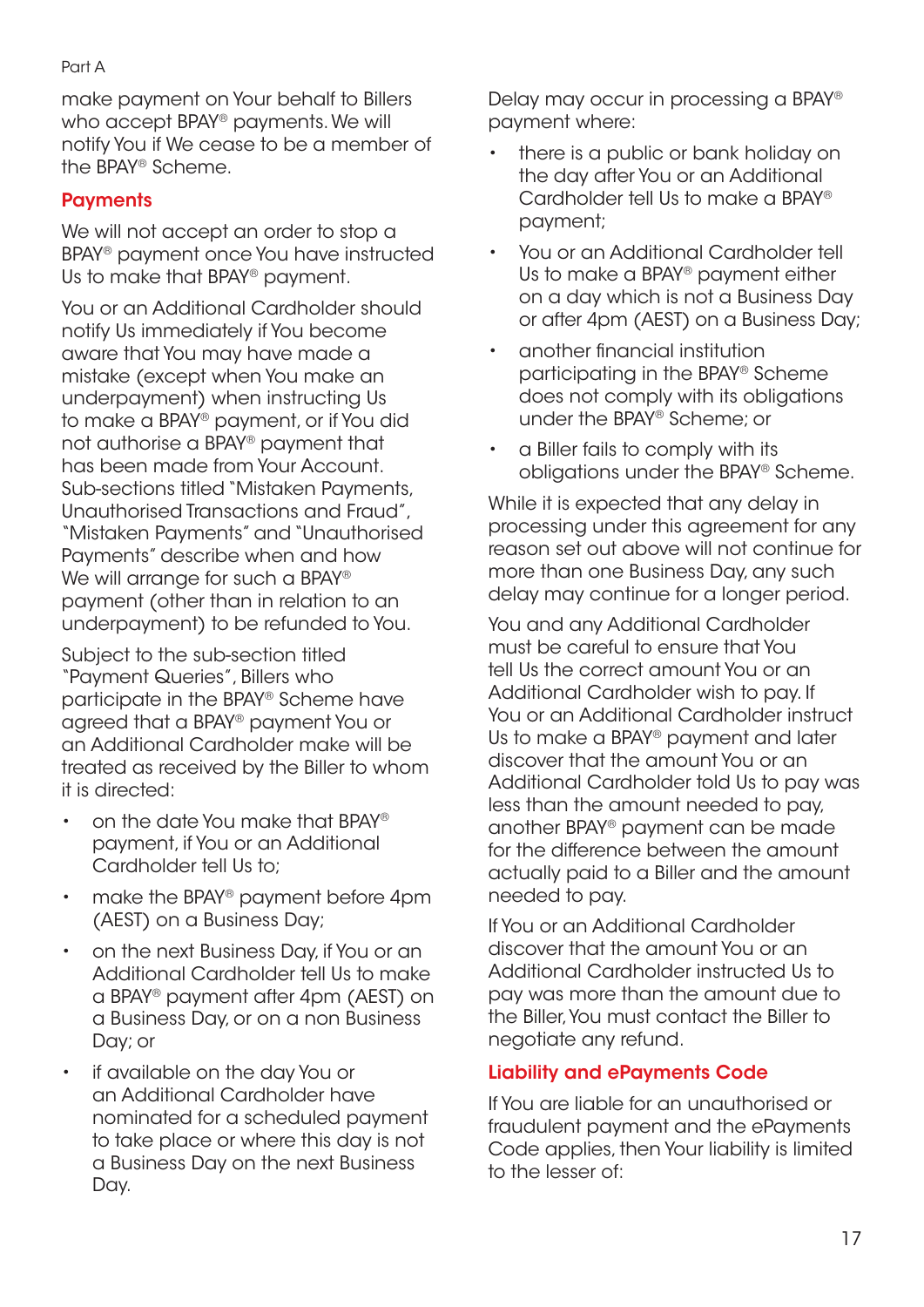- 1. the amount of that unauthorised or fraudulent payment; and
- 2. the limit (if any) of Your liability set out in these conditions.

If 2. applies, We will be liable to You for the difference between the amount for which You are liable and the amount of the unauthorised or fraudulent payment.

#### Mistaken payments, Unauthorised Transactions and fraud

We will attempt to make sure that Your or an Additional Cardholder's BPAY® payments are processed promptly by the participants in the BPAY® Scheme, including those Billers to whom the BPAY® payments are to be made. You or any Additional Cardholder must promptly tell Us if:

- You or an Additional Cardholder become aware of any delays or mistakes in processing Your BPAY® payments;
- if You or an Additional Cardholder did not authorise a BPAY® payment that has been made from Your Account; or
- if You or an Additional Cardholder think that You have been fraudulently induced to make a BPAY® payment.

We will attempt to rectify any such matters in relation to Your or an Additional Cardholder's BPAY® payments in the way described in this sub-section. However, except as set out in the subsection titled "Liability and ePayments Code" and section 13 and to the extent that a transaction was permitted by You or an Additional Cardholder, We will not be liable for any loss or damage You suffer as a result of using the BPAY® Scheme.

The longer the delay between when You or an Additional Cardholder tell Us of the error and the date of Your BPAY® payment, the more difficult it may be to perform the error correction. For example, We or the Biller may not have sufficient records or information available to Us to investigate the error. If this is the case, You may need to demonstrate that an error has occurred, based on Your own records, or liaise directly with the Biller to correct the error.

#### Mistaken payments

If a BPAY® payment is made to a person or for an amount, which is not in accordance with Your or any Additional Cardholder's instructions (if any), and Your Account was debited for the amount of that payment, We will credit that amount to Your Account. However, if You or an Additional Cardholder were responsible for a mistake resulting in that payment and We cannot recover the amount of that payment from the person who received it within 20 Business Days of Us attempting to do so, You must pay Us that amount.

#### Unauthorised payments

If a BPAY® payment is made in accordance with a payment direction, which appeared to Us to be from You or on Your behalf but for which You did not give authority, We will credit Your Account with the amount of that unauthorised payment. However, You must pay Us the amount of that unauthorised payment if:

- We cannot recover within 20 Business Days of Us attempting to do so that amount from the person who received it; and
- the payment was made as a result of a payment direction, which did not comply with Our prescribed security procedures for such payment directions.

#### Fraudulent payments

If a BPAY® payment is induced by the fraud of a person involved in the BPAY® Scheme, then that person should refund You the amount of the fraud-induced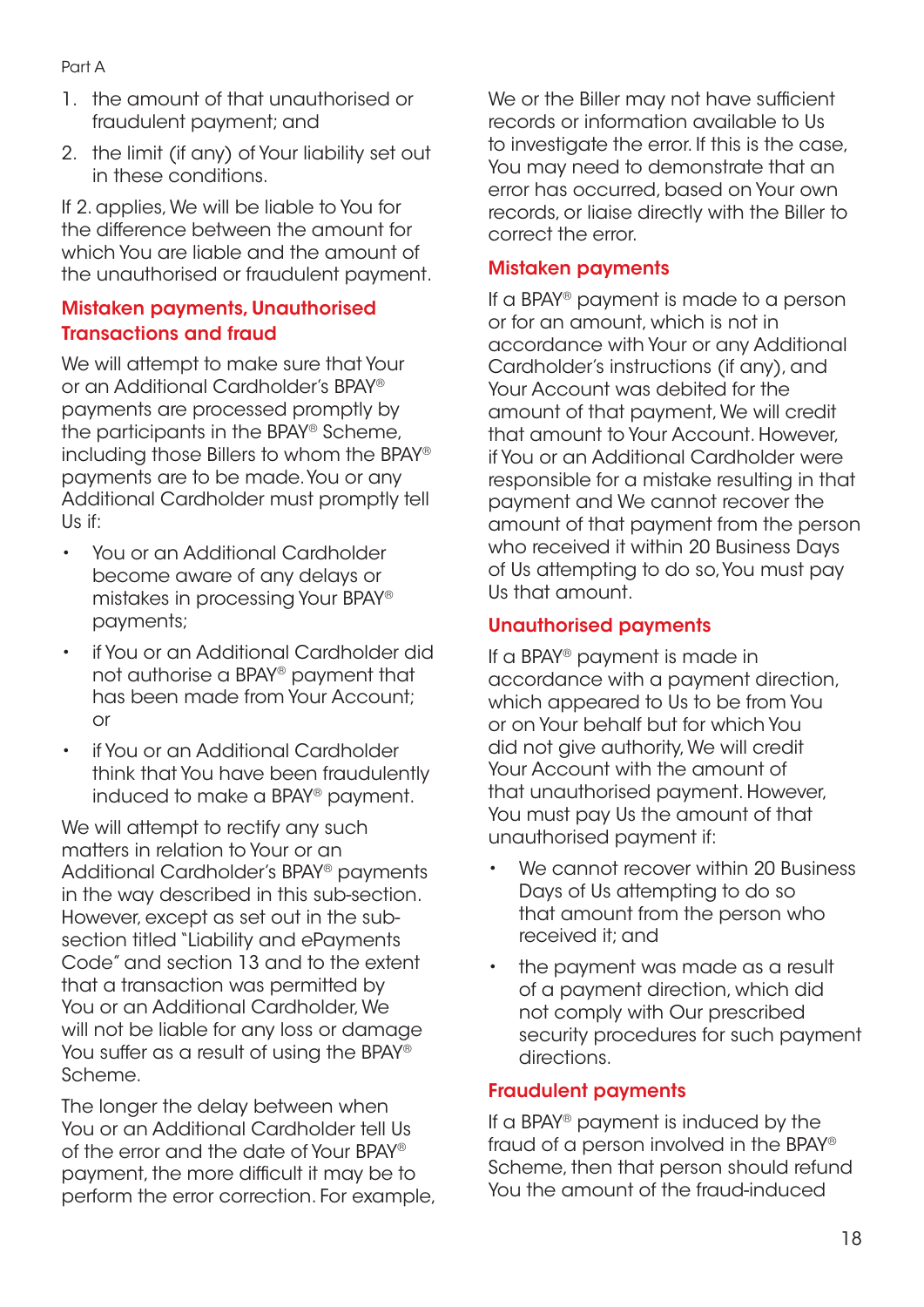payment. However, if that person does not refund You the amount of the fraud induced payment, You must bear the loss unless some other person involved in the BPAY® Scheme knew of the fraud or would have detected it with reasonable diligence, in which case that person must refund You the amount of the fraudinduced payment.

#### Resolution principles

If a BPAY® payment You or any Additional Cardholder have made falls within the type described in the sub-section titled "Unauthorised Payments" and also the sub-section titled "Mistaken Payments" or the sub-section titled "Fraudulent Payments", then We will apply the principles stated in the sub-section titled "Unauthorised Payments". If a BPAY® payment You or any Additional Cardholder have made falls within both the types described in sub-sections titled "Mistaken Payments" and "Fraudulent Payments", then We will apply the principles stated in the sub-section titled "Fraudulent Payments".

#### No "Chargebacks"

Except where a BPAY® payment is a mistaken payment referred to in the sub-section titled "Mistaken Payments", an unauthorised payment referred to in the sub-section titled "Unauthorised Payments", or a fraudulent payment referred to in the sub-section titled "Fraudulent Payments", BPAY® payments are irrevocable. No refunds will be provided through the BPAY® Scheme where You have a dispute with the Biller about any goods or services You may have agreed to acquire from the Biller. Any dispute must be resolved with the Biller.

#### Important

Even where Your or an Additional Cardholder's BPAY® payment has been made using a credit card account or a charge card account, no "Chargeback" rights will be available under BPAY® Scheme rules.

#### Biller consent

If You or an Additional Cardholder tell Us that a BPAY® payment made from Your Account is unauthorised, You must first give Us Your written consent addressed to the Biller who received that BPAY® payment, consenting to Us obtaining from the Biller information about Your Account with that Biller or the BPAY® payment, including Your customer reference number and such information as We reasonably require to investigate the BPAY® payment. If You do not give Us that consent, the Biller may not be permitted under law to disclose to Us the information We need to investigate or rectify that BPAY® payment.

#### How to use the BPAY® scheme

You and any Additional Cardholder must comply with these conditions to the extent that these conditions are not inconsistent with or expressly overridden by the BPAY® terms. The BPAY® terms set out below are in addition to those terms. If there is any inconsistency between these conditions and the BPAY® terms in this clause 15, the BPAY® terms will apply to the extent of that inconsistency.

When a credit card is used to pay a bill through the BPAY® Scheme, We treat that payment as a credit card purchase transaction.

The receipt by a Biller of a mistaken or erroneous payment does not or will not constitute under any circumstances part or whole satisfaction of any underlying debt owed between the payer and that Biller.

#### Valid payment direction

We will treat Your or any Additional Cardholder's instruction to make a BPAY® payment as valid if, when You give it to Us, You comply with the security procedures specified in these conditions.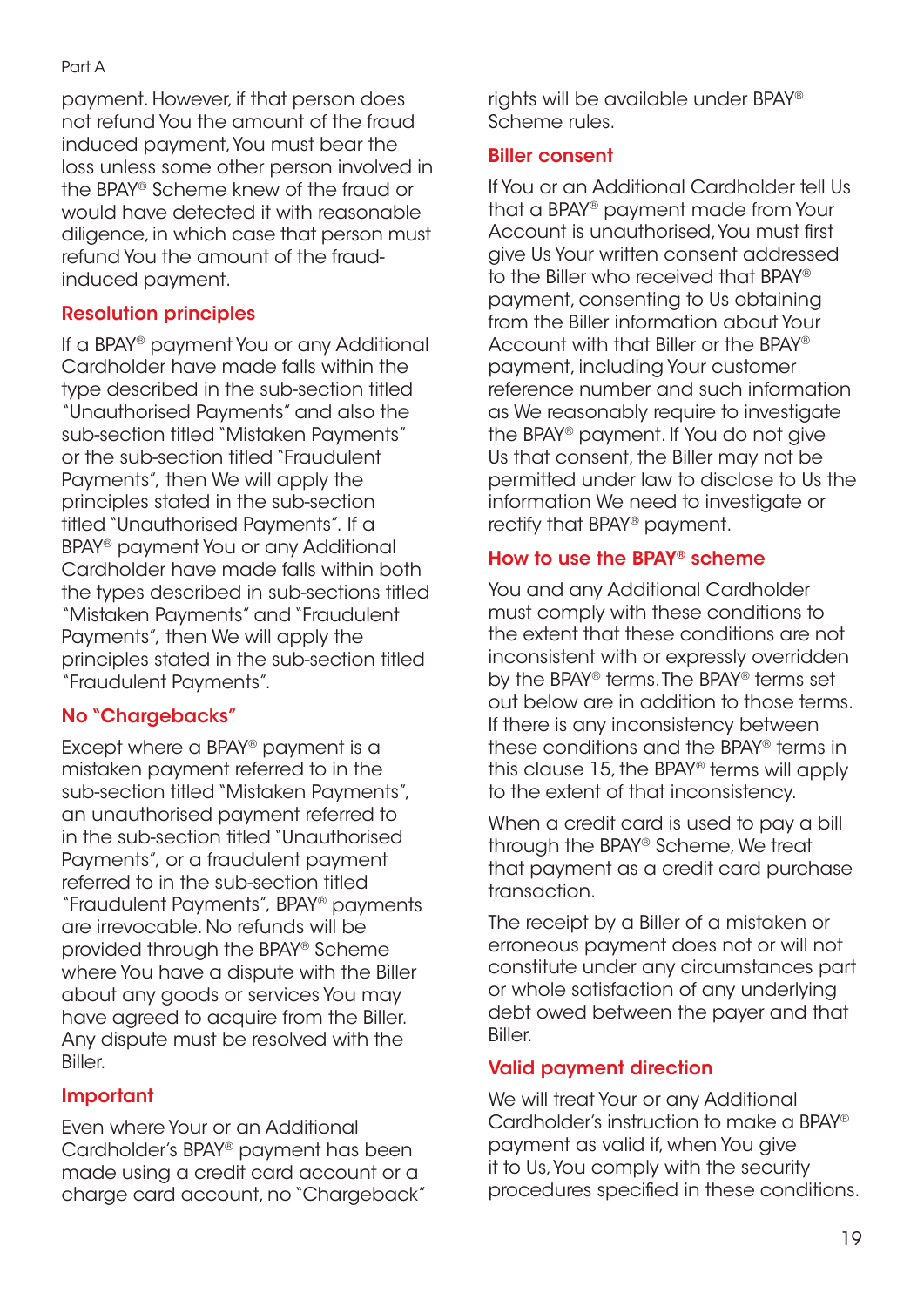#### Information You must give Us

The information You or any Additional Cardholder must give Us to instruct Us to make a BPAY® payment is:

- the "Biller Code" written on the bill near the BPAY® Logo, and the customer reference number;
- the Card from which You wish to make the payment; and
- the amount of the payment You wish to make.

We are not obliged to effect a BPAY<sup>®</sup> payment if We are not given all of the above information or if any of the information given to Us is inaccurate.

#### Payment queries

If, in relation to a transaction, We fail to observe the appropriate procedures for complaint investigation and resolution, allocation of liability and communication of the reasons for Our decision, and such failure prejudices the outcome of Our investigation of the complaint or delayed its resolution, We may be liable for part or all of the amount of the transaction which is the subject of the complaint.

#### Cut off times

Generally, any withdrawal or deposit will be processed on the day instructions are received, provided Your instructions are complete and received by Us before 4:00pm (AEST) on any Business Day (excluding days which are public holidays in Sydney). Any transaction outside these times may be processed on the following Business Day. A payment may take longer to be credited to a Biller if You tell Us to make a payment on a Saturday, Sunday or a public holiday or if another participant in the BPAY® Scheme does not process a payment as soon as they receive its details.

#### When a Biller cannot process a payment

If We are advised that Your payment cannot be processed by a Biller, We will:

- advise You of this;
- credit Your Account with the amount of the BPAY® payment; and
- take all reasonable steps to assist You in making the BPAY® payment as quickly as possible.

#### Account records

You should check Your Account records carefully and promptly report to Us as soon as You become aware of them any BPAY® payments that You think are errors or are BPAY® payments that You did not authorise or You think were made by someone else without Your permission.

If You register to use the BPAY® Scheme, You and any Additional Cardholder agree to Our disclosing to Billers nominated by You and if necessary the entity operating the BPAY® Scheme (BPAY® Pty Ltd) or any other participant in the BPAY® Scheme and any agent appointed by any of them from time to time, including Cardlink Services Limited, that provides the electronic systems needed to implement the BPAY® Scheme:

- such of Your personal information (for example Your name, email address and the fact that You are Our customer) as is necessary to facilitate Your registration for or use of the BPAY® Scheme; and
- such of Your transactional information as is necessary to process Your BPAY® payment. Your BPAY® payments information will be disclosed by BPAY® Pty Ltd, through its agent, to the Biller's financial institution.

You must notify Us, if any of Your personal information changes and Your consent to Us disclosing Your updated personal information to all other participants in the BPAY® Scheme referred to in this subsection, as necessary.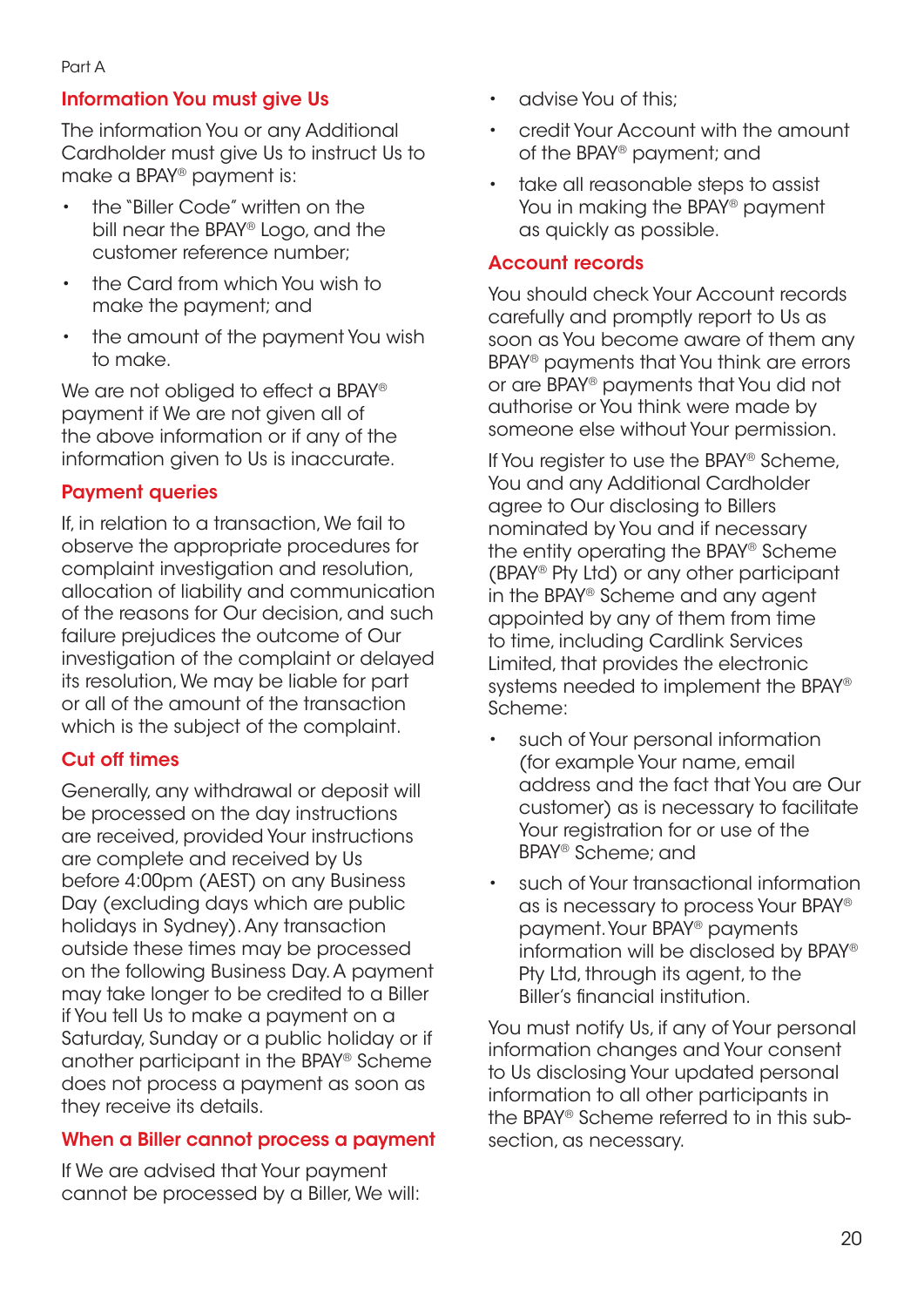<span id="page-20-0"></span>You can request access to Your information held by Us, BPAY® Pty Ltd ABN 69 079 137 518 (of Level 4, 3 Rider Blvd, Rhodes NSW 2138. Phone: (02) 8252 0500) or its agent, Cardlink Services Limited ABN 60 003 311 644 (of Level 4, 3 Rider Blvd, Rhodes NSW 2138. Phone: (02) 9646 9222). If Your personal information detailed above is not disclosed to BPAY® Pty Ltd or its agent, it will not be possible to process Your requested BPAY® payment.

#### 16 General matters

#### Processing transactions and Your Account balance

A transaction becomes part of the daily unpaid balance of Your Account from its Transaction Date. Transactions may be processed on the day they are made or on a later Business Day. We may assign as their Transaction Date either the day on which they are made, or the day of processing. Interest charges, fees, charges and expenses charged to Your Account become part of Your daily unpaid balance, on the day they are charged to Your Account.

#### Credit balance

If Your Account has a credit balance (for example because You overpay an amount which is due to Us or a refund is processed to Your Account), We will not pay interest on that credit balance. We may pay the credit balance to You by paying it into another Account You hold with Us or in some other way (unless it is unclaimed money).

#### Codes of conduct

Where the ePayments Code and/or Banking Code of Practice apply, relevant provisions of those code(s) will apply to Your Account and We will comply with them. We will provide You with a copy of the Banking Code of Practice on request.

#### **Assignment**

Subject to applicable laws, including the Credit Codes, We may sell, transfer, novate or assign any of Our rights or obligations relating to Your Account to anyone without Your consent. We will notify You of any sale, transfer, novation, assignment or related arrangements if they have the effect of replacing Us as the provider of credit to You, replacing Us as the entity responsible for decisions about Your Account, cause detriment whether financial or otherwise to You, or limit or reduce Your rights under these conditions. Neither You nor any Additional Cardholder may sell, transfer, novate or assign Your or their rights and obligations relating to Your Account without Our consent.

#### Governing law and jurisdiction

These conditions are to be interpreted in accordance with Australian laws. You agree to use only Australian courts, tribunals or other dispute resolution bodies if there is a dispute relating to these conditions.

#### **Severability**

If any of these conditions are, for any reason, invalid, illegal or unenforceable, it is to be read down to the extent of the issue, and the remaining provisions will remain valid and enforceable.

#### Commission

We may pay commission to a third party in relation to Your Account. If it is ascertainable, We state the commission amount payable in Your Financial Table.

#### Credit review

We have a right to review Your facility from time to time at Our sole discretion. You acknowledge that We will provide personal information to a reporting agency as permitted by the Privacy Act for each review and that a credit report may be obtained from a credit reporting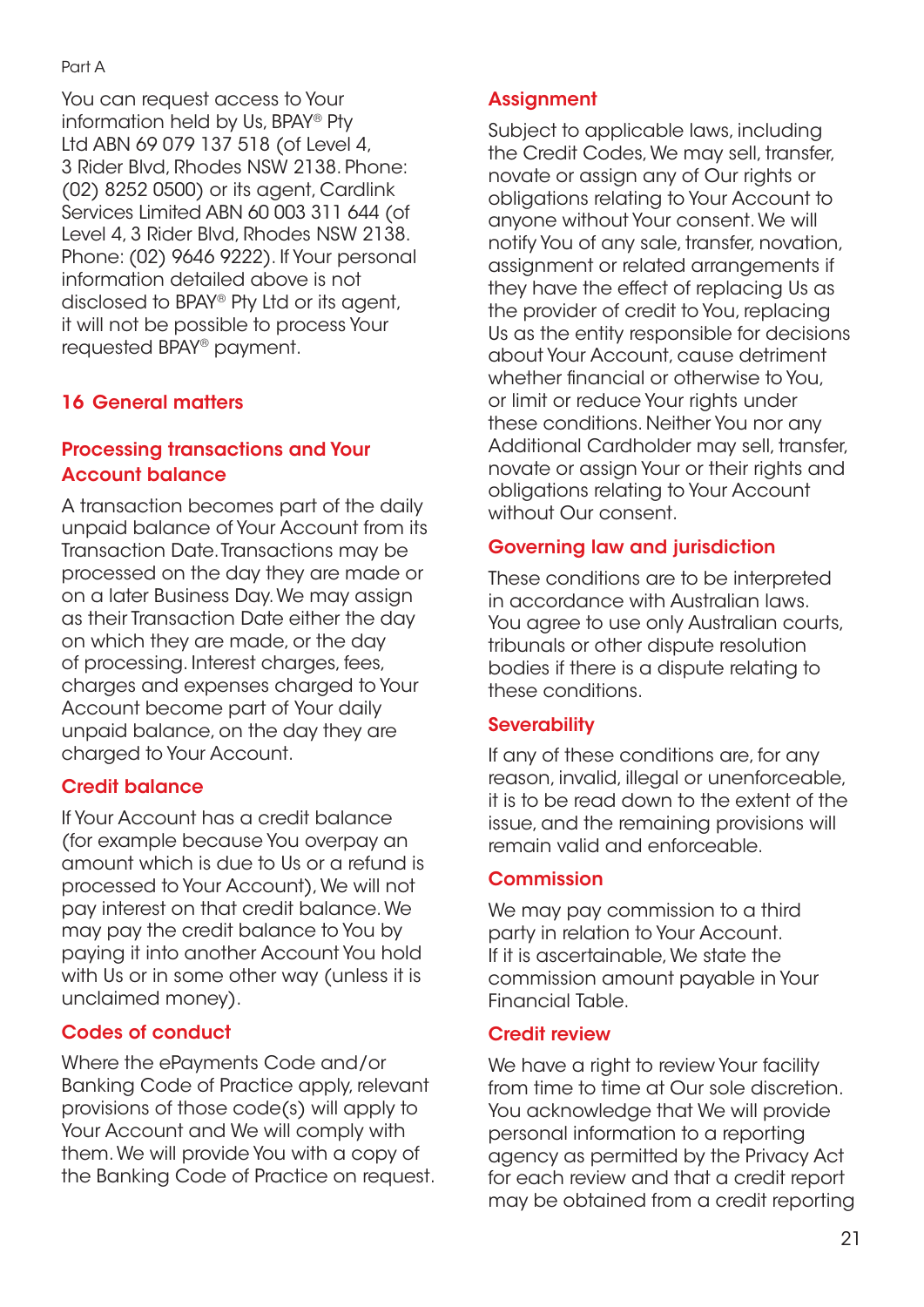<span id="page-21-0"></span>agency for the purpose of any such review.

#### Waiver and exercise of rights

A single or partial exercise of a right by Us does not preclude another exercise or attempted exercise of that right or the exercise of another right. Failure by Us to exercise or delay in exercising a right does not prevent its exercise or operate as a waiver.

#### 17 Dictionary Interpretation

Unless the context requires another meaning, a reference to a document (including these conditions) is a reference to that document as changed or replaced. Where a word or phrase is defined, its other grammatical forms have a corresponding meaning. Headings are for convenience only and do not affect interpretation.

Definitions for words and phrases that are specific to Instalment Plans (also known as Fixed Payment Options) can be found in 5. Special Promotions of this Part A: Terms and Conditions.

#### **Definitions**

**Account** Your unsecured credit facility with Us.

Additional Cardholder another person who You have authorised to have a Card on Your Account.

Annual Percentage Rate (APR) the Annual Percentage Rate or rates per annum used to calculate interest charges for Your Account. Those rates appear on Your statement and the initial rates were set out in the Financial Table.

Available Credit the difference between the Credit Limit and the sum of the outstanding balance and any transactions and other amounts not yet charged to Your Account.

**Balance Transfer** moving an outstanding balance from a credit card or other credit account with another lender to Your Account.

**Banking Code of Practice means the** "Banking Code of Practice", or any superseding publication published by the Australian Banking Association Inc.

**Biller** means a merchant who accepts BPAY® payments.

**Business Day** a day on which banks are open for business in Sydney, but does not include any Saturday, Sunday or public holiday.

Card means any credit card, contactless device or other device (including a smart phone) for use on Your Account and includes such a card or device issued to an Additional Cardholder.

**Card Balance** means the Closing Balance less any Fixed Payment Option balance, Fixed Payment Option fee, initial interest charge and Monthly Instalment for that month.

**Cardholder** You and any Additional Cardholder.

Cash Advance a transaction where cash or its equivalent is obtained and includes any remaining Balance Transfer amount after expiry of the Balance Transfer offer period and the purchase of traveller's cheques or gaming tokens.

**Chargeback** a transaction that is returned to a merchant to seek a refund after dispute by a Cardholder and, where relevant, the procedures for achieving this.

**Citi** means Citigroup Pty Limited (ABN 88 004 325 080, Australian Credit Licence 238098). NAB has acquired the business relating to these products from Citi and has appointed Citi to administer the products.

Closing Balance the total amount outstanding on Your Account at the end of the Statement Period.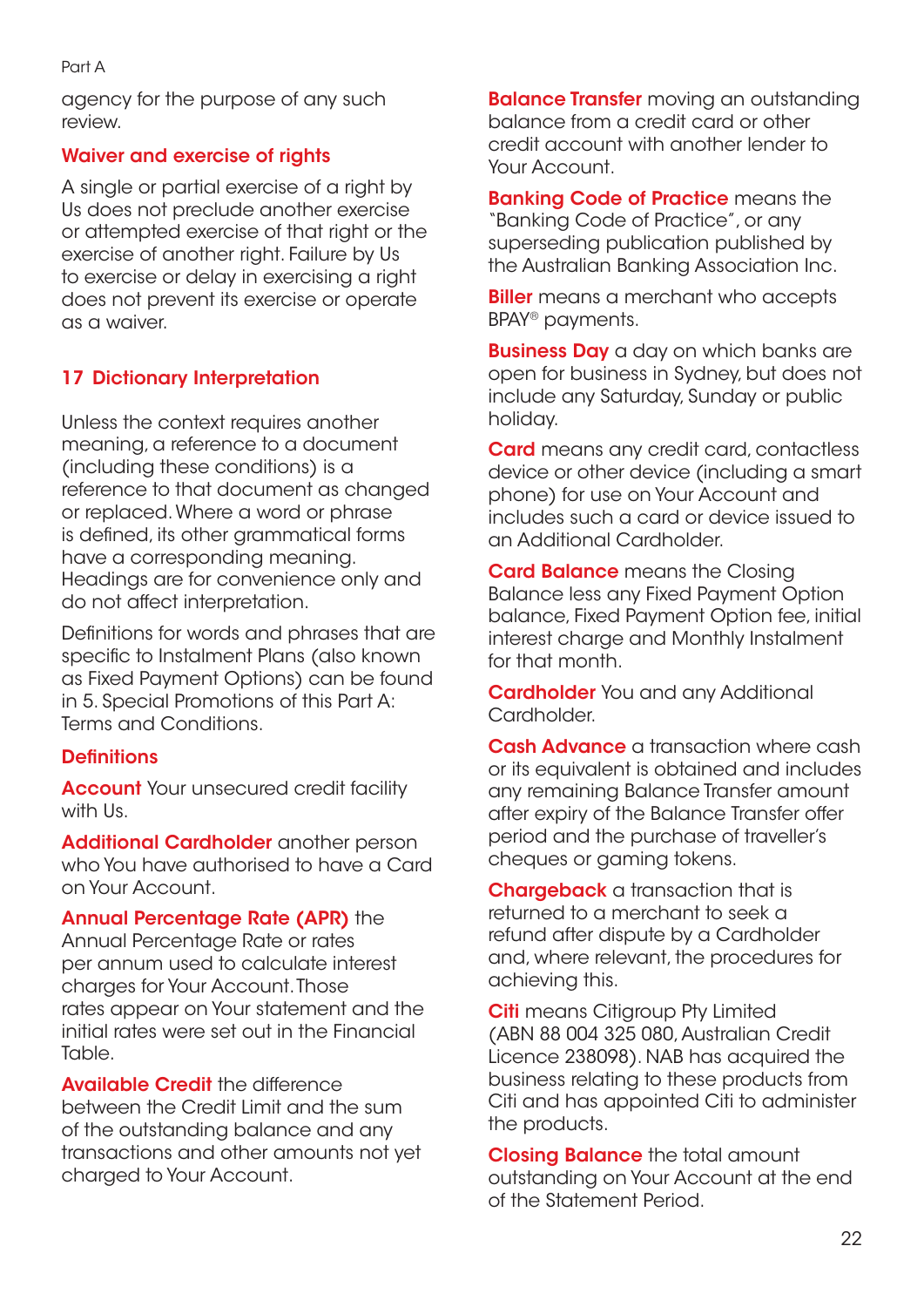**Credit Limit** the maximum amount of credit We tell You in writing You can have on Your Account.

**Financial Table** the document You received upon opening of Your Account that contained the table of applicable fees and charges. This document forms part of Your pre-contractual statement and can be varied from time to time in accordance with these conditions.

**Fixed Payment Option** a plan under which a particular balance is paid off in a specified number of equal instalments.

**Flybuys Points** means the points earned by Cardholders on Eligible Transactions under the Reward Program which We instruct Flybuys to credit to the Primary Cardholder's Flybuys Membership Account, which are subject to the Flybuys Membership Terms and Conditions.

Identifier information including an Account number, Card number and Card expiry date, which is known to You or an Additional Cardholder and which need not be kept secret.

**Minimum Payment Due** the payment shown on Your statement that You must make to keep Your Account in order. The Financial Table explains how it is calculated.

Mistaken Internet Payment means a payment through a "Pay Anyone" internet payments facility where funds are paid to an unintended recipient because the sender has entered an incorrect BSB or account number.

Monthly Instalment the monthly repayment instalment under a Fixed Payment Option.

NAB/Our/Us/We means National Australia Bank Limited (ABN 12 004 044 937, AFSL and Australian Credit Licence 230686) unless the context otherwise requires, the credit provider and issuer of the Coles credit products.

**Network** the organisations, institutions and schemes through which transactions may be performed on Your Account.

Notifiable Event means where a Card or Security Code is, lost, stolen or disclosed to someone else, or where a Card, Identifier or Security Code has been used to effect an Unauthorised Transaction or has otherwise been misused.

**Overdue Amount** any amount that You were obliged to pay in respect of a previous Statement Period, but did not pay by the Payment Due Date. Overdue amounts are shown on Your statement and are payable from the date they became overdue.

**Overlimit Amount** the amount by which Your Account balance exceeds Your Credit Limit. Overlimit Amounts are shown on Your statement and are payable immediately from the date You exceeded the Credit Limit.

**Payment Due** the Minimum Payment Due plus any Overdue Amounts. Payment Due excludes any Overlimit Amounts.

**Payment Due Date** the date specified in Your statement as the date by which payment of the Minimum Payment Due must be made.

**Payment Facility** means Cards, internet payment, telephone payment, Recurring Card Instructions, and BPAY®.

**PIN** the personal identification number We allocated to a Card or selected by a Cardholder.

**Privacy Act** means the Privacy Act 1988  $(Cth)$ .

#### Recurring Card Instruction an

instruction from a Cardholder to a merchant to charge amounts to the Card (using the Card number) on an ongoing basis. See Part A, 2 Use of Cards and the Account.

**Retail Purchase** a transaction other than a Cash Advance or a Special Promotion, as determined by Us at Our discretion.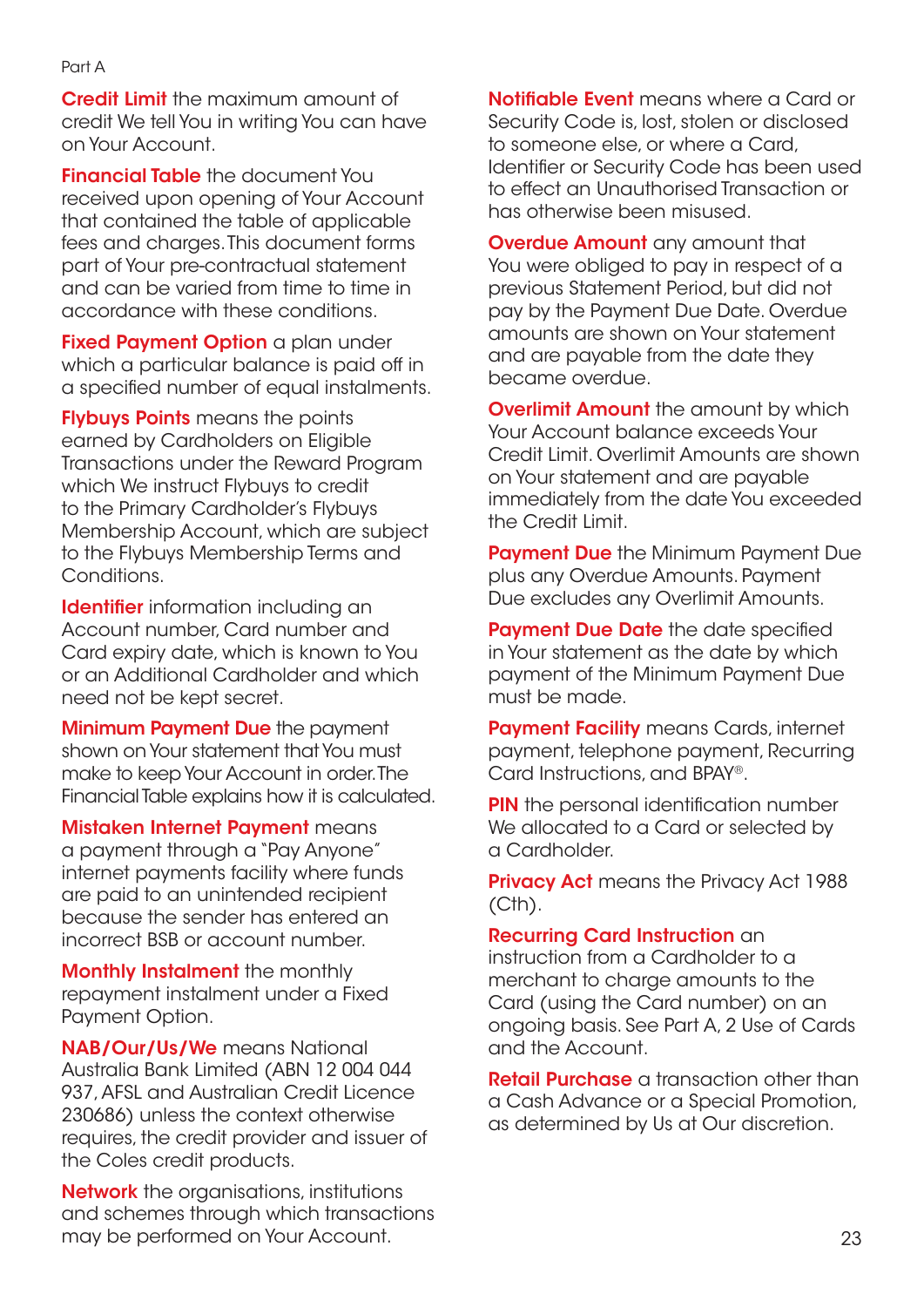Retail Purchase Balance means the outstanding balance of all purchases (not including Cash Advances, Special Promotions, or Balance Transfers as determined by Us in Our discretion), together with any related interest and fees, and any interest or fees which are not related to a specific balance type (e.g. annual fee and interest on it).

Rewards Program means Coles Mastercard Rewards Terms and Conditions.

Security Code means a Cardholder's PIN, online password, or any other password or information used to access the Account and which is known to the Cardholder and is intended to be known only to the Cardholder and which We require the Cardholder to keep secret.

Statement Period the period to which a statement applies, usually about 30 days.

**Special Promotion** any transaction or promotional offer We identify as a special promotion.

Telegraphic Transfer a payment a Cardholder asks Us to make from Your Account to a bank account in Australia or overseas.

**Total Cash Limit** is the total amount of Cash Advances that can be made on Your Account at any time (as a percentage of Your Credit Limit). This information can be found on Your statement.

**Transaction Date** the date on which a transaction takes place.

Unauthorised Transaction a transaction. made without a Cardholder's knowledge, consent or authorisation.

You/Your the person(s) in whose name the Account is opened.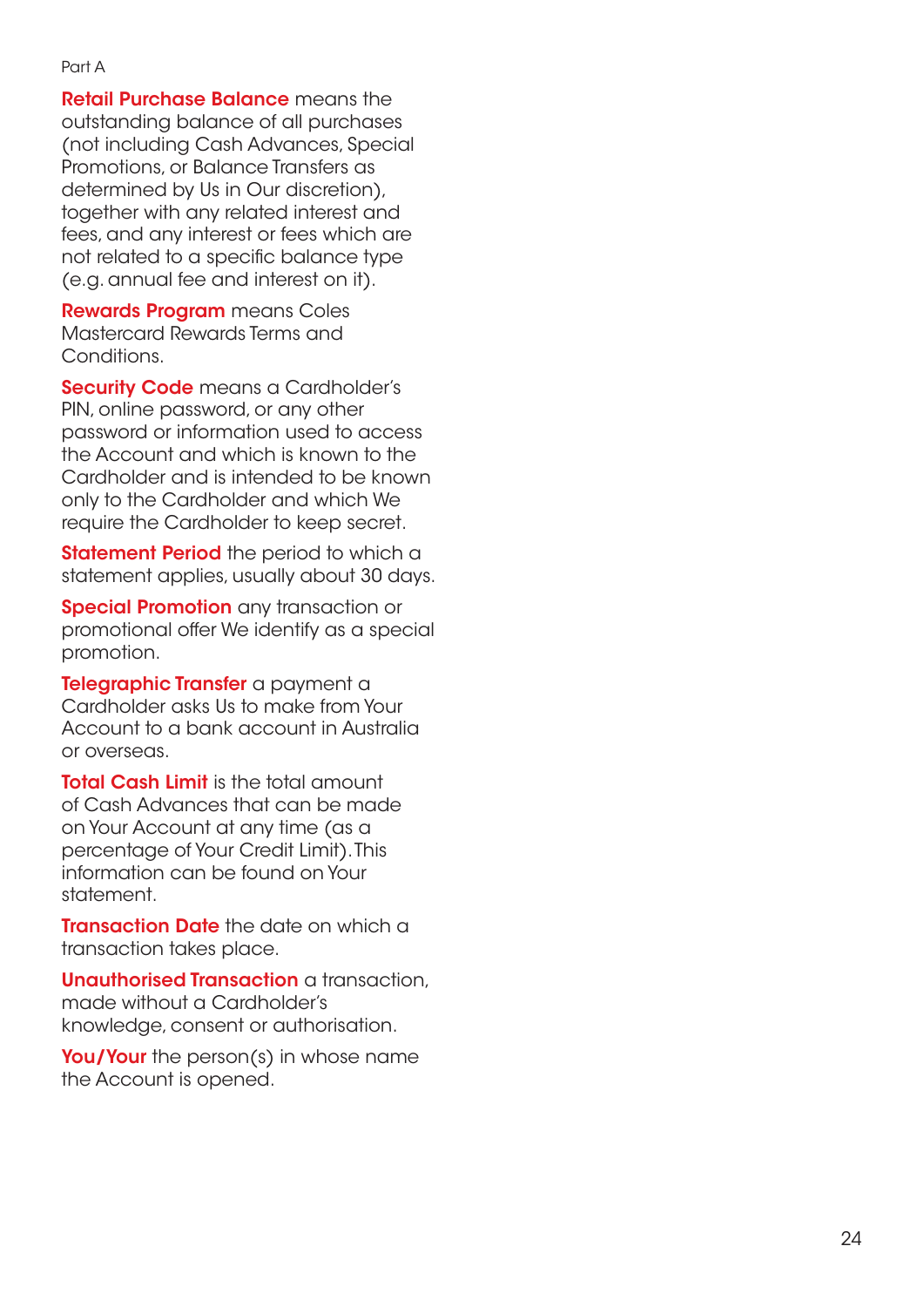<span id="page-24-0"></span>Part B:



In this notice "We/ Us/Our" means

- National Australia Bank Ltd ("NAB") and its related companies that assist it to provide its services;
- Citigroup Pty Limited ("Citi") and its related companies that assist it to provide its services; and
- Coles Financial Services Limited, Coles Supermarkets Australia Pty Limited and Loyalty Pacific Pty Ltd, trading as "Flybuys" (together "Coles") and each of its related companies that assist it to provide its services.

Unless otherwise stated, "We/Us/Our" is used collectively (or singularly/separately where the context requires) and "You/ Your" means all borrowers and other individuals named in this application.

#### Purposes for which We collect, use and disclose Your Personal Information

- 1. We may collect, use and disclose Your personal information (which may include Your credit information):
- to assess any applications for credit and to provide and administer Your credit facilities and related services;
- to conduct reviews of Your facility;
- to comply with applicable laws both in Australia and overseas including: (a) the National Consumer Credit Protection Act; (b) the Anti-Money Laundering and Counter-Terrorism Financing Act (AML Act); and
- for other purposes as listed Our respective Privacy Policies and Credit Reporting Policies (where applicable) (see "Our Policies").
- 2. If You do not provide Us with the information We ask for or the information provided is incorrect or incomplete, We may not be able to provide or administer the products or services that You are seeking.
- 3. We usually collect Your personal information directly from You. However, We may need to collect personal information about You from third parties for example, where to assist Us to process Your application or to locate or communicate with You.
- 4. Where You have provided information about another individual, You must make them aware of that fact and the contents of this Privacy Notification, and have obtained their consent to make this disclosure to Us.

#### Disclosures of Your Personal Information

- 5. We may disclose to, and obtain from, the following organisations personal information about You (as well as otherwise permitted by the Privacy Act):
	- Our affiliates, sales agents and organisations that carry out functions on Our behalf including card schemes, mailing houses, printers, data processors, researchers, administration or business management services, consultants, auditors, marketing service providers, data and document management providers and collection agents;
	- between us (being NAB, Citi and Coles);
	- reward providers including Flybuys, or Airline or other partners and their service providers;
	- other credit providers;
	- any signatory or guarantor to the facility for which You are applying;
	- any broker, introducer, financial, legal or other adviser acting in connection with Your facility or application;
	- regulatory and tax authorities in Australia and overseas;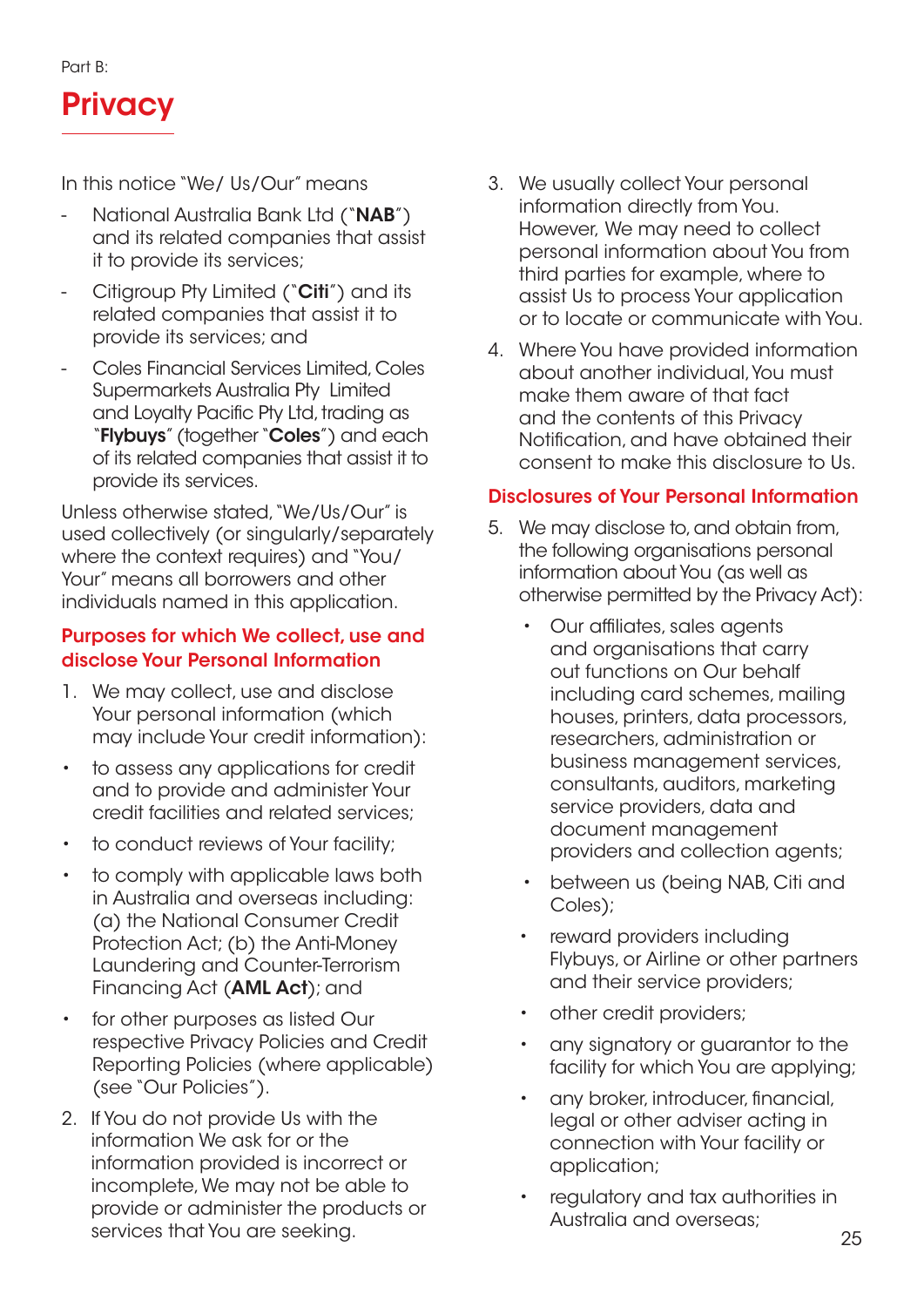#### Part B

- credit reporting bodies and other information providers. We may disclosure your sensitive information for the purposes of assessing or approving a hardship application, and credit reporting bodies for the purposes of reporting if you have a hardship arrangement (see "Exchange of information with credit reporting bodies" below);
- any external dispute resolution body;
- any insurer relating to Your facility;
- organisations that have acquired, or are wishing to acquire an interest in any part of Our business; and
- as further set out in Our Privacy Policies and Credit Reporting Policies (where applicable) (see "Our Policies").

#### Identifying you for the purposes of the AML Act

We may provide Your name, residential address and date of birth to a credit reporting body for the purpose of verifying Your identity in accordance with the requirements of the AML Act which is not a credit check. As part of providing that information to the credit reporting body, We may request the credit reporting body to provide an assessment of whether the personal information held matches (in whole or part) personal information held by the credit reporting body.

The credit reporting body may prepare and provide an assessment to Us and may use the names, residential addresses and dates of birth held by the credit reporting body, for the purposes of preparing such an assessment. Although You have agreed to Us making this request and disclosure of Your personal information for this purpose, if You don't wish for Us to use this method to verify Your identity, You may go to Your local Australia Post Bank@Post outlet with appropriate forms of identification in order for Your identity to be verified in person.

#### Disclosures to Overseas Recipients

6. Some of the recipients to whom We disclose Your personal information may be based overseas.

For a list of countries where such recipients are located, refer to:

- NAB's Privacy Policy at nab.com.au/ common/privacy-policy;
- Citi's Privacy Policy at citibank.com. au/privacy;
- Coles' Privacy Policy at coles.com.au/ privacy;
- Flybuys' Privacy Policy at flybuys.com. au/about/#/privacy-policy.

#### Exchange of information with Credit Reporting Bodies (CRB) and Other Information Services

- 7. If You have made an application for consumer or commercial credit, or have obtained consumer or commercial credit from Us, You agree that We can obtain credit reporting information about You from a CRB for the purposes of assessing any application for consumer or commercial credit and collecting payments that are overdue in relation to consumer or commercial credit.
- 8. You also agree that We can obtain, from any business providing information about commercial credit-worthiness, commercial credit reports about You for the purposes of assessing applications for consumer or commercial credit.
- 9. We may disclose personal information about You (including credit information, such as details about the credit that We provide to You, Your repayment history and any repayment defaults) to, and obtain credit reporting information about You from, CRBs. You can review the relevant policies at the following links: nab.com.au/common/privacy-policy or citibank.com.au/privacy.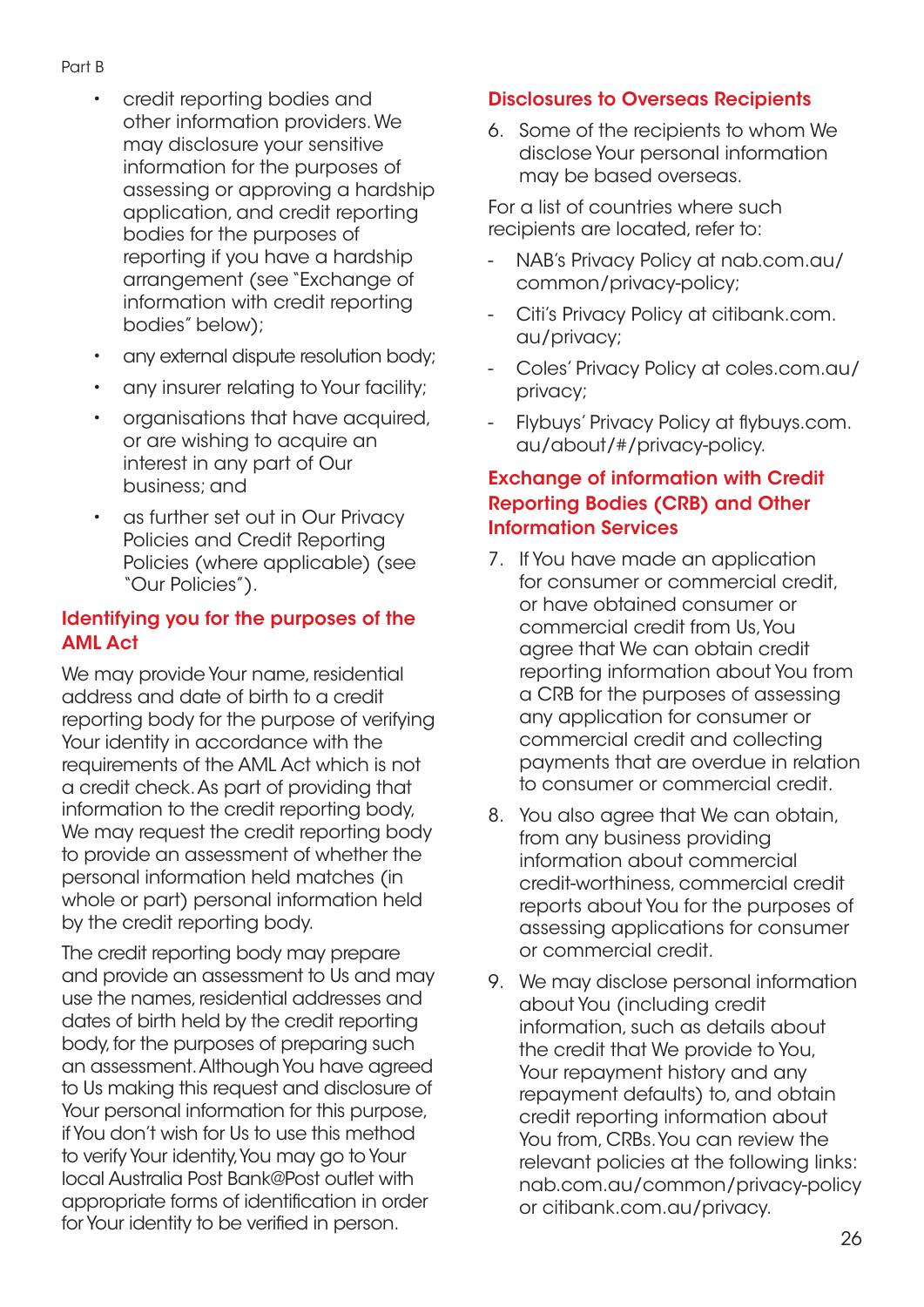10. These policies contain information about credit reporting, including the CRBs with which We may share Your personal information, their contact details, the type of credit reporting information We share, and Your rights in relation to them.

#### Our Policies (including how to access and correct information and make a complaint)

- 11. You can view the relevant Citi and NAB policies at the following links:
- nab.com.au/common/privacypolicy; or
- citibank.com.au/privacy

You can view the Coles Supermarket Privacy Policy at coles.com.au/privacy and the Flybuys Privacy Policy at experience.flybuys.com.au/policies/ privacy-policy/

12. These policies include information on how You can access and/or seek correction of the personal information We hold about You, and how You can complain about a breach by Us (meaning NAB, Citi or Coles) of the Privacy Act (including where relevant, the credit reporting provisions in Part IIIA and the Credit Reporting Code) and how We will deal with such a complaint. The relevant policies also set out details of the CRBs to whom We disclose Your personal information and how to contact them and seek copies of their policies for handling Your personal information.

There is no charge for making an access request but an administration fee may apply for providing access in accordance with your request. Your request will usually receive a response within 30 days.

#### Your Marketing Communications **Preferences**

13. We, Our affiliate companies, Our partners and agents may use Your personal information to keep You informed about offers relating to this product and other products, services and offers which may be of interest to You. They may do this by phone, mail, email and SMS or other electronic messages. These consents shall remain in effect unless and until You notify Us that You do not want to receive such communications. If You do not wish to receive these communications please utilise the unsubscribe facility in the communication received or otherwise notify Us in writing or call Us. Note: If You have not told Us that You do not wish to receive these communications by phone, You may be contacted even if You have registered Your phone number on the national Do Not Call Register.

#### Call recording

14. Your telephone calls and conversations with a customer service representative may be recorded and monitored for quality, training and verification purposes.

#### Contacting Us

15. If You wish to find out more information, or raise any specific or general concerns about Us and Our Privacy Policies, the contact details are as follows:

NAB and Citi PO Box 204 Sydney NSW 2001 Telephone: 13 24 84 Email: [privacy.officer@citi.com.au](mailto:privacy.officer%40citi.com.au?subject=) 

#### Coles

Refer to the Coles Privacy Policy (coles.com.au/privacy), which outlines how queries regarding privacy can be directed to Coles Customer Care via email, phone and post.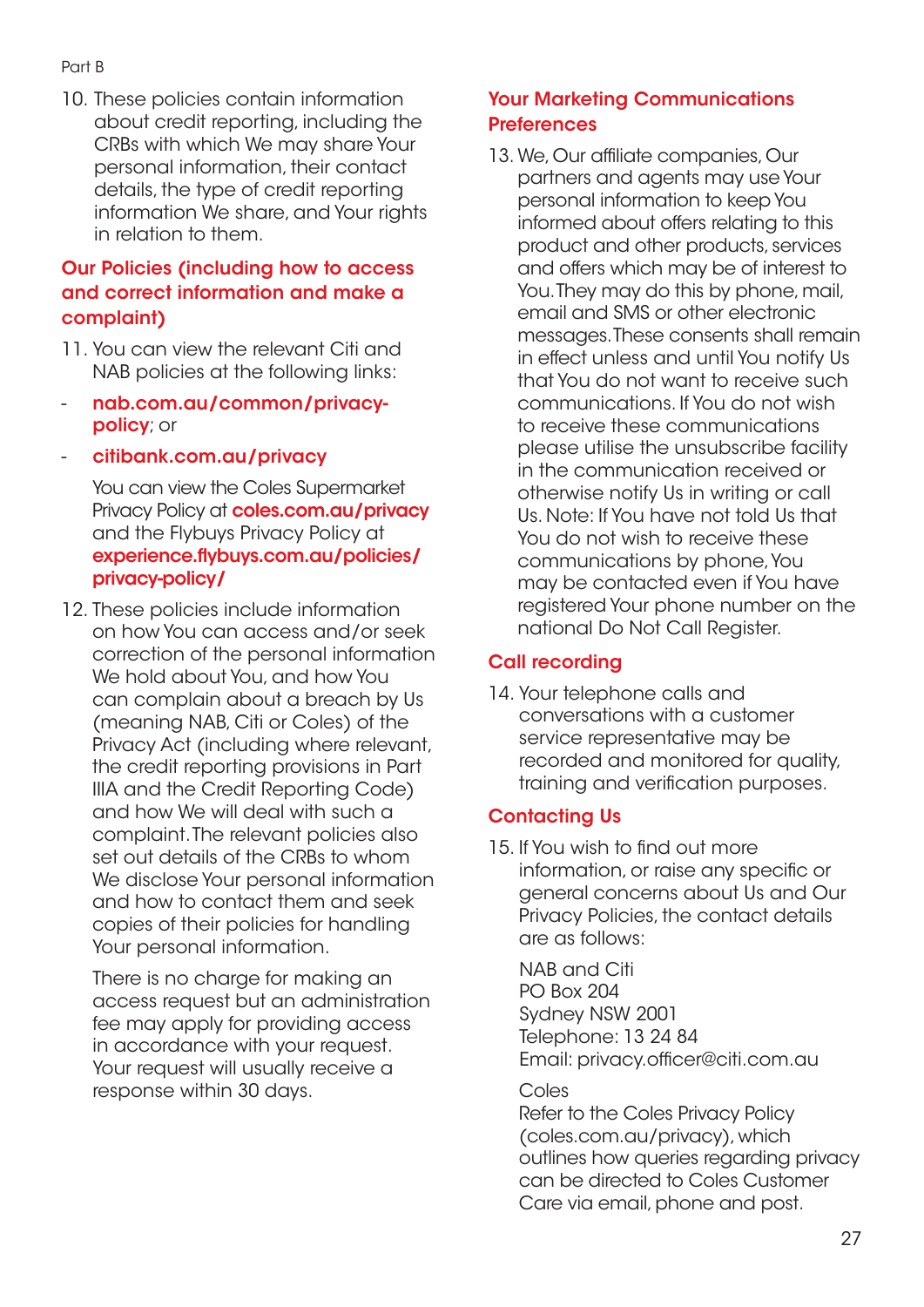## <span id="page-27-0"></span>Credit Guide

This Part applies if Your Account is regulated by consumer credit legislation. It may not all be relevant for Accounts that are designated as "Business Accounts".

This Credit Guide and other disclosure documents that We may give You, are important documents. These documents are all written in English. You need to ensure that You read and understand these documents before You make a decision to obtain credit. If You are unable to read English You should get help from an independent translator to interpret this material.

#### What is a Credit Guide?

This Credit Guide is designed to assist You in understanding the credit services offered by National Australia Bank Limited ABN12 004 044 937 Australian Credit Licence 230686 ("the Credit Provider", "Our", "Us", "We") in relation to Coles unsecured credit products. The Credit Provider holds an Australian Credit Licence (ACL) issued by the Australian Securities and Investments Commission (ASIC). This Credit Guide outlines the types of credit services and credit contracts that the Credit Provider provides, gives information on the Credit Provider's obligations to You with respect to providing those services, and if necessary, how to make a complaint.

#### How You can contact Us?

You can contact the Credit Provider by:

- Calling 1300 306 397 (within Australia) or +61 2 8288 2890 (from overseas)
- Mailing GPO Box 40, Sydney NSW 2001
- Visiting Our website: [www.colescreditcards.com.au/](http://www.colescreditcards.com.au/contact-us#creditcards) [contact-us#creditcards](http://www.colescreditcards.com.au/contact-us#creditcards)

#### How do We engage in credit activities and provide credit services?

The Credit Provider engages in credit activities by entering into credit contracts with You. These contracts include:

- Credit cards
- Revolving lines of credit or personal loans
- **Temporary or ongoing Credit Limit** increases

The Credit Provider provides credit services to You by:

- suggesting to You or assisting You with applying for new credit products;
- for credit products, excluding credit cards, suggesting You to or assisting You to increase limits on Your credit products;
- for credit cards, at Your request We will assist You to increase limits on Your credit card; or
- suggesting to You that You remain in a credit product.

The Credit Provider also engages third parties to provide credit services to You.

#### How will We provide credit contracts to meet Your needs and circumstances?

Before entering into a credit contract with You for new or increased credit, the Credit Provider will perform a credit assessment. This assessment will involve making enquiries as to Your financial circumstances, an assessment of Your requirements and objectives, and performing certain verifications of the financial information.

The purpose of the assessment is to check, based on the information supplied, that You will be able to comply with the credit contract or Credit Limit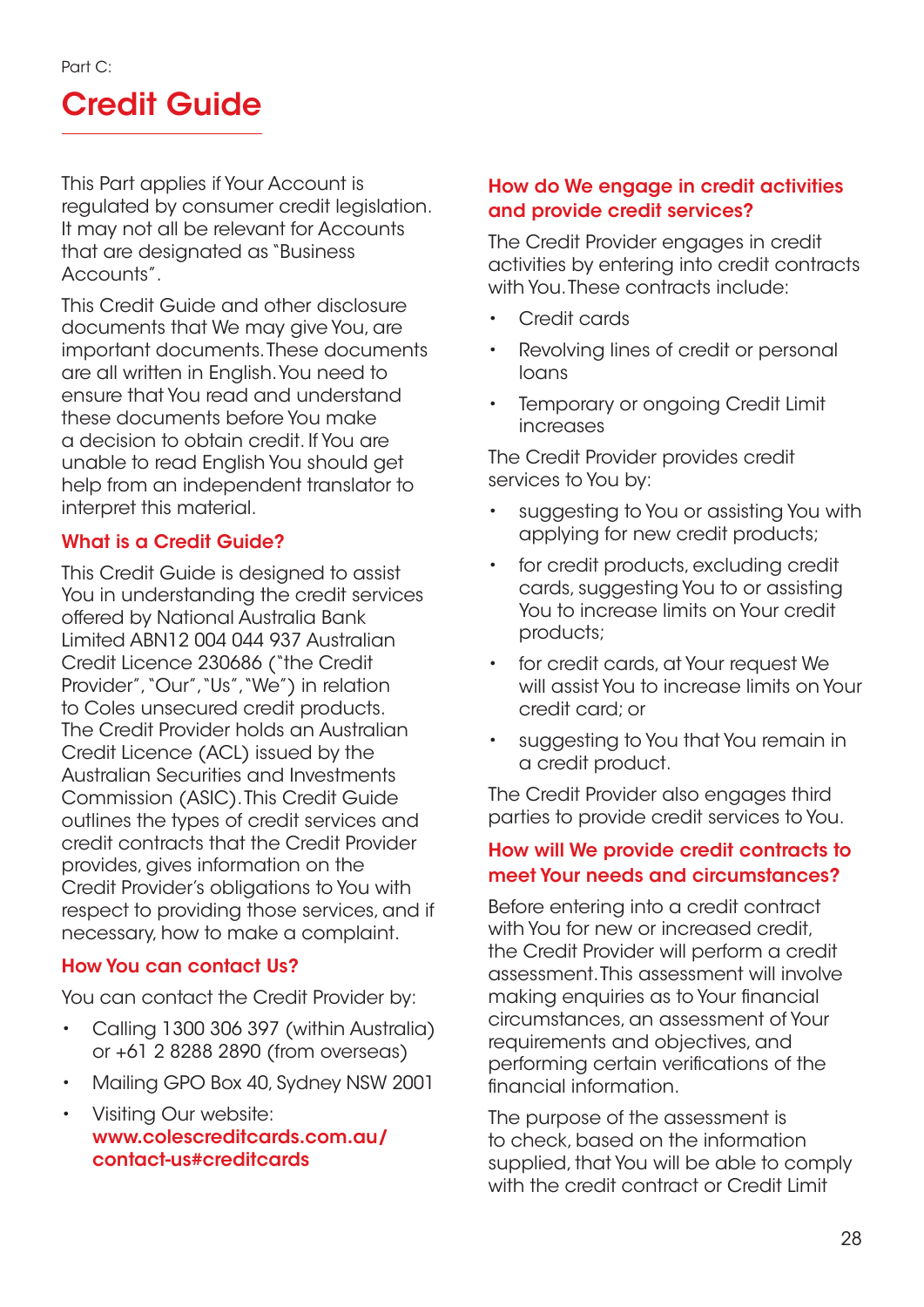#### Part C

increase agreement and that complying will not create a situation of substantial hardship for You, and to ensure that the contract meets Your needs and objectives. This is a legal obligation of the Credit Provider. If it is likely that You will only be able to meet Your repayment obligations by selling Your principal place of residence, it must generally be presumed that You would only be able to comply with Your obligations with substantial hardship, and such a credit contract or Credit Limit increase agreement will not be entered into.

It is important that You provide complete and accurate information about Your current financial situation, and also about any likely future changes that may impact Your ability to repay the loan without facing financial hardship.

#### Obtaining a copy of the credit assessment

Before entering into the credit contract or Credit Limit increase agreement, You may request a written copy of the credit assessment, in which case the assessment must be supplied before the contract is entered into.

You may also request a copy of the credit assessment at any time during the 7 years after the day the credit contract is entered into or the limit increased. In this case, if the request is made within the first 2 years, then the assessment must be supplied to You within 7 Business Days. If the request is made beyond the first 2 years, then the assessment must be supplied to You within 21 Business Days. There is no charge for the supply of the credit assessment.

Note: We are not required to provide You a copy of the assessment if the credit application or increase has been declined or if the credit contract Your request relates to was entered into or Credit Limit increase occurred before 1 January 2011.

#### What should You do if You have a complaint?

If You have a complaint about the service provided to You, You should take the following steps:

#### 1. Contact Your Credit Provider's representative

 In the first instance please contact the Credit Provider's representative who provided You with the particular service and tell them about Your complaint and they will try to resolve this.

#### 2. Contact Our Customer Relations Unit

 If You have raised a concern with the Credit Provider's representative and the matter has not been resolved to Your satisfaction, Our Customer Relations Unit can assist. There are three ways You can lodge Your complaint:

- By telephone Call 1300 306 397 (toll free within Australia) or +61 2 8288 2890 (from overseas) between 9am-5pm Monday to Friday (AEST).
- In writing Mail Your written complaint to: National Australia Bank Limited Customer Relations Unit GPO Box 204, Sydney NSW 2001
- By email Email Us at any time through [customerrelations@secure.coles.](mailto:customerrelations%40secure.coles.com.au?subject=) [com.au](mailto:customerrelations%40secure.coles.com.au?subject=)

Once You have contacted Us, We will begin the process of investigating and resolving Your complaint. We will try to resolve Your complaint quickly and fairly, however some complaints do take more time than others. If We anticipate that Your complaint will take longer than 21 days to resolve, We will contact You within this time to provide You with an update on Our progress. If We are unable to resolve Your complaint within 30 days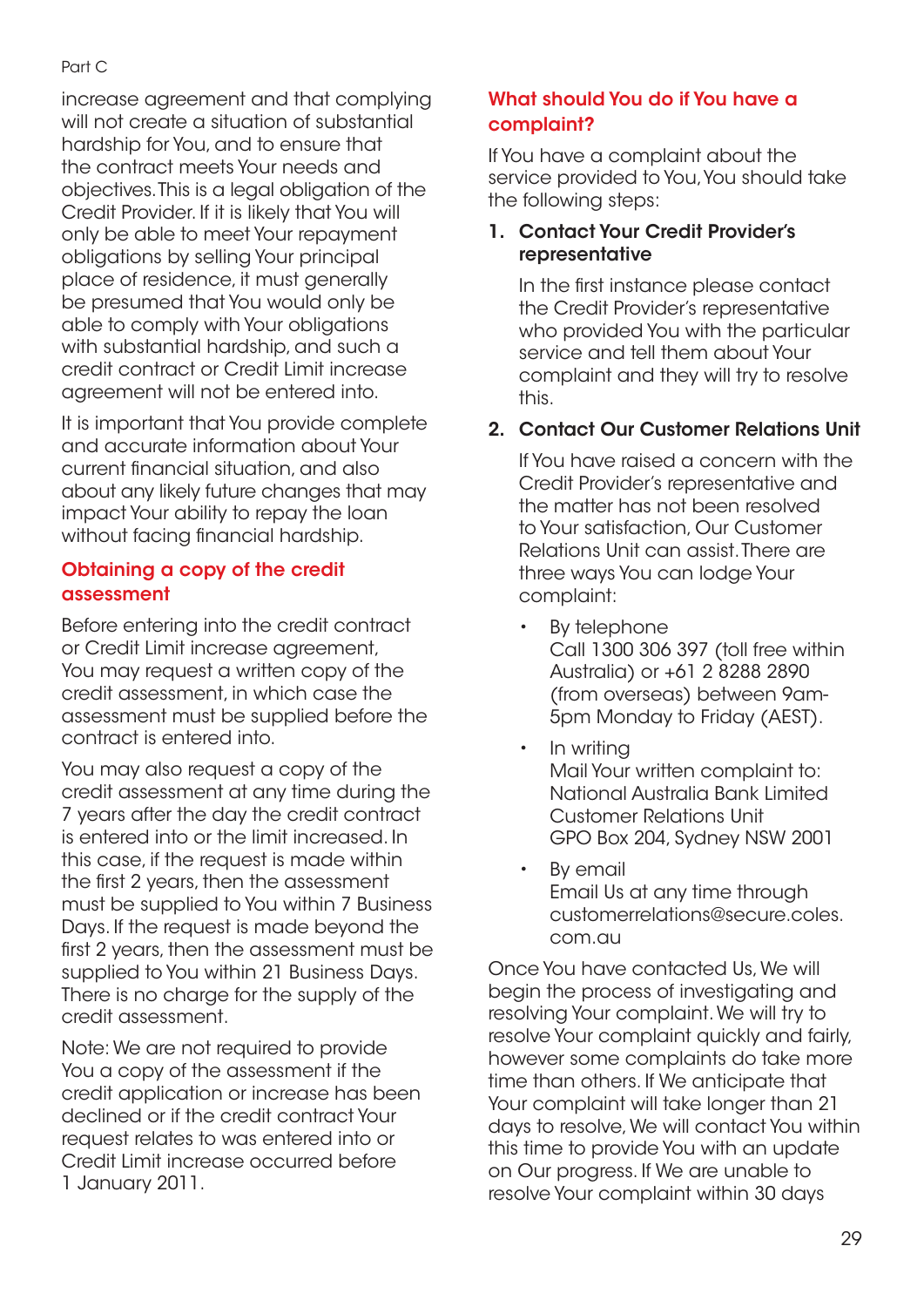(or within 21 days if it involves a hardship notice, default notice or request to postpone enforcement), We will:

- a) tell You the reasons for the delay;
- b) tell You the date by which You can reasonably expect to hear the outcome of Our investigation; and
- c) give You monthly updates on the progress;
- d) tell You about Your right to complain to the Australian Financial Complaints Authority (AFCA) if You are dissatisfied; and
- e) provide You with contact details for AFCA (also set out below).

For complaints involving hardship notice, default notice or request to postpone enforcement, exceptions apply to the 21 day timeframe if We do not have sufficient information to make a decision or We reach an agreement with You. If We require further information from You, then We will request it within 21 days of receiving the complaint.

We also have a Customer Advocate whose role is to promote fair customer outcomes, advise and guide Our Customer Relations Unit on how to best resolve a complaint, and recommend changes to Our bank policies, procedures and processes.

#### 3. Alternate dispute resolution paths

If despite Our best efforts, You feel the dispute resolution process was not fair, or You remain unhappy with the outcome, You can refer Your complaint to:

• The Australian Financial Complaints Authority (AFCA) offers an independent alternative dispute resolution service to customers who have been through the bank's internal complaint process.

#### How to contact AFCA

Post: GPO Box 3, Melbourne VIC 3001 **Phone:** 1800 931 678 (free call) **Email:** [info@afca.org.au](mailto:INFO%40AFCA.ORG.AU?subject=) Website: [www.afca.org.au](http://WWW.AFCA.ORG.AU)

The Australian Securities and Investments Commission (ASIC) also has a free information line on 1300 300 630 that can be used to get more information on Your rights, and how to make a complaint.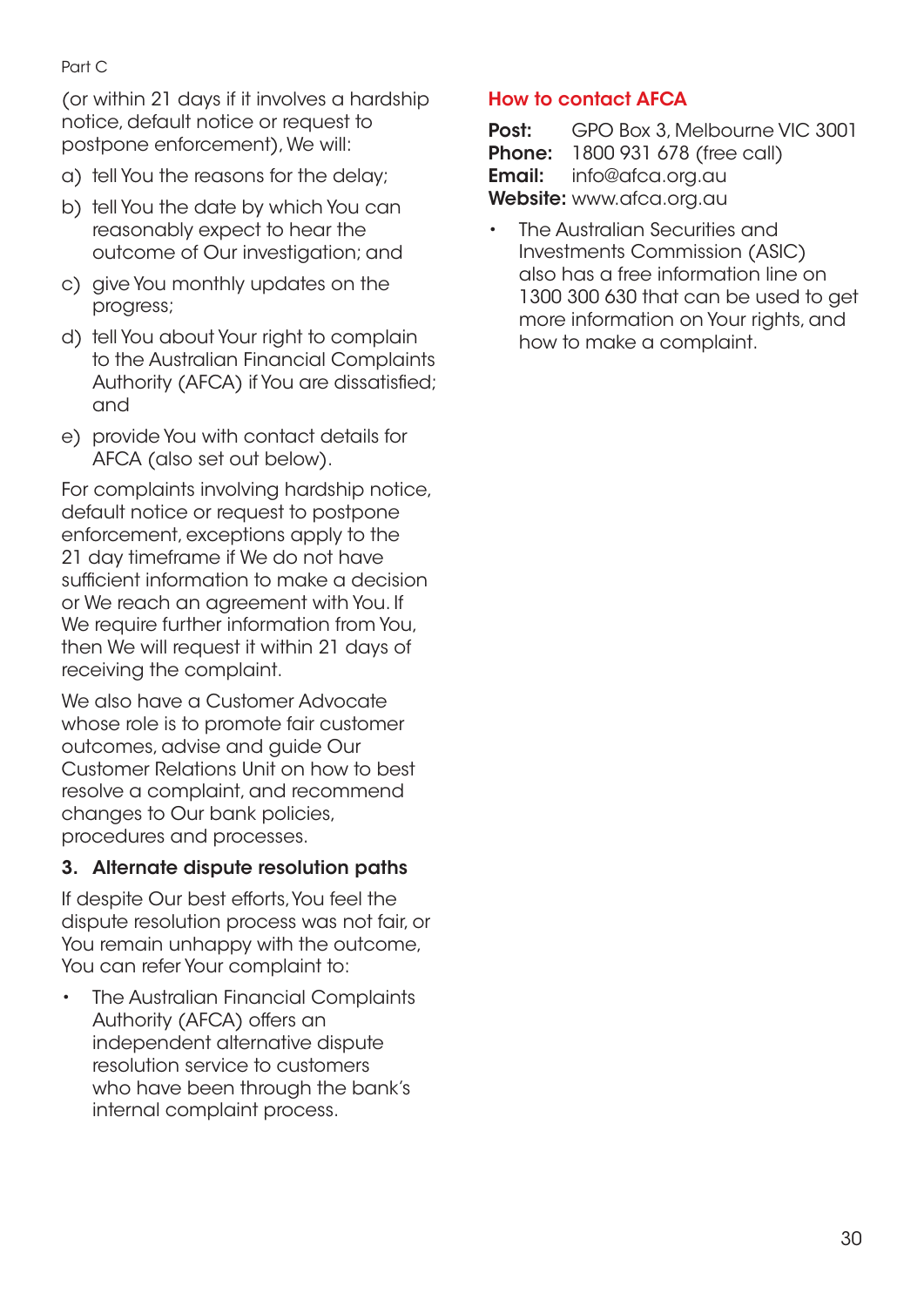### <span id="page-30-0"></span>Information Statement

This Part applies if Your Account is regulated by consumer credit legislation. It may not all be relevant for Accounts that are designated as "Business Accounts".

#### Things You should know about Your proposed credit contract

This statement tells You about some of the rights and obligations of yourself and Your credit provider. It does not state the terms and conditions of Your contract.

If You have any concerns about Your contract, contact the credit provider and, if You still have concerns, the AFCA scheme, or get legal advice.

#### **The Contract**

1. How can I get details of my proposed credit contract?

 Your credit provider must give You a pre-contractual statement containing certain information about Your contract. The pre-contractual statement, and this document, must be given to You before Your contract is entered into.

2. How can I get a copy of the final contract?

 If You want another copy of Your contract, write to Your credit provider and ask for one. Your credit provider may charge You a fee. Your credit provider has to give You a copy:

- within 14 days of Your written request if the original contract came into existence 1 year or less before Your request; or
- otherwise within 30 days of Your written request.

3. Can I terminate the contract?

 Yes. You can terminate the contract by writing to the credit provider so long as:

- You have not obtained any credit under the contract; or
- a card or other means of obtaining credit given to You by Your credit provider has not been used to acquire goods or services for which credit is to be provided under the contract.

 However, You will still have to pay any fees or charges incurred before You terminated the contract.

4. Can I pay my credit contract out early?

 Yes. Pay Your credit provider the amount required to pay out Your credit contract on the day You wish to end Your contract.

5. How can I find out the payout figure?

 You can write to Your credit provider at any time and ask for a statement of the payout figure as at any date You specify. You can also ask for details of how the amount is made up.

Your credit provider must give You the statement within 7 days after You give Your request to the credit provider. You may be charged a fee for the statement.

6. Will I pay less interest if I pay out my contract early?

 Yes. The interest You can be charged depends on the actual time money is owing. However, You may have to pay an early termination charge (if Your contract permits Your credit provider to charge one) and other fees.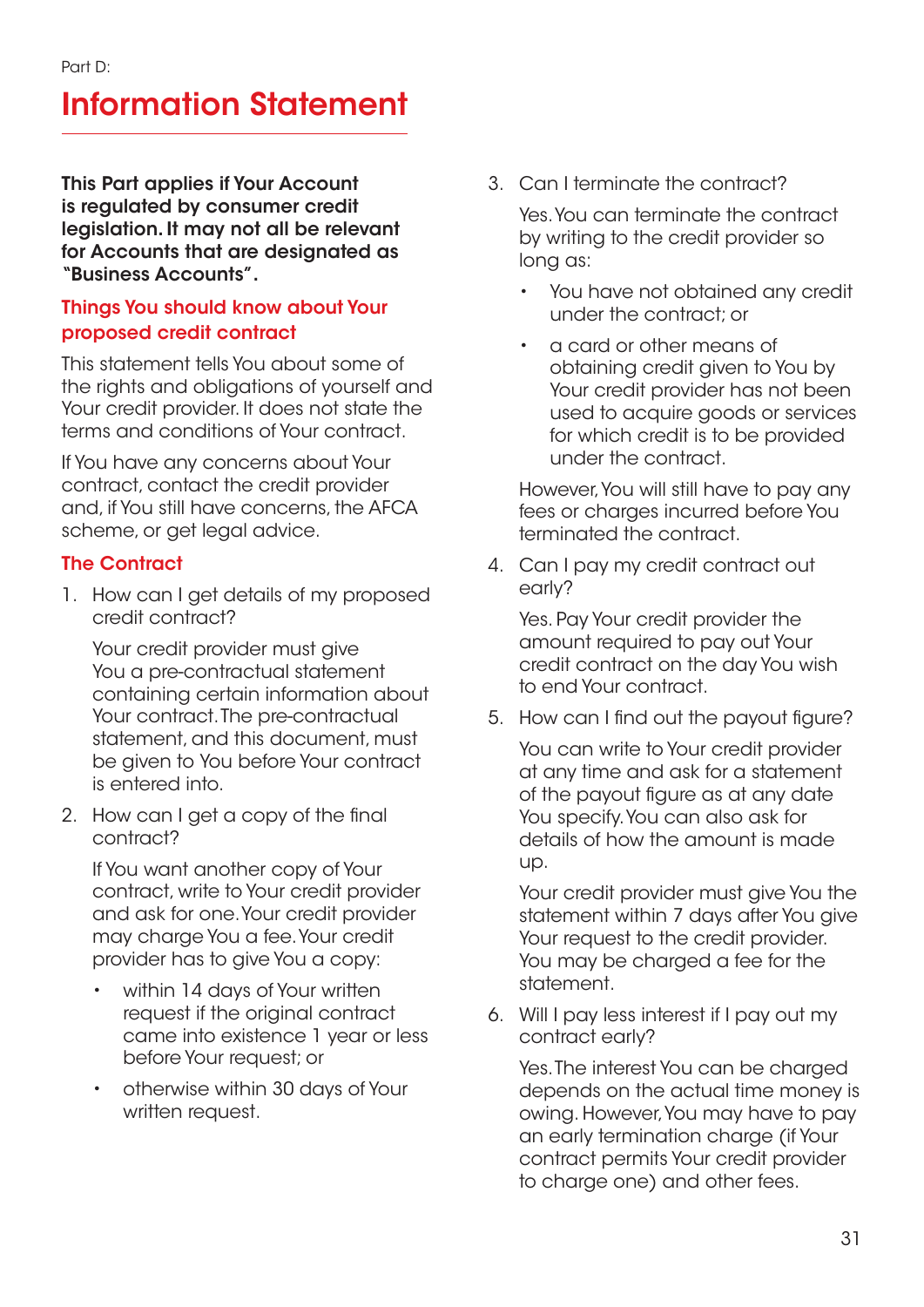#### Part D

7. Can my contract be changed by my credit provider?

Yes, but only if Your contract says so.

8. Will I be told in advance if my credit provider is going to make a change in the contract?

 That depends on the type of change. For example:

- You get at least same day notice for a change to an Annual Percentage Rate. That notice may be a written notice to You or a notice published in a newspaper.
- You get 20 days advance written notice for:
	- a change in the way in which interest is calculated; or
	- a change in credit fees and charges; or
	- any other changes by Your credit provider;
	- except where the change reduces what You have to pay or the change happens automatically under the contract.
- 9. Is there anything I can do if I think that my contract is unjust?

 Yes. You should first talk to Your credit provider. Discuss the matter and see if You can come to some arrangement.

If that is not successful, You may contact the AFCA scheme. The AFCA scheme is a free service established to provide You with an independent mechanism to resolve specific complaints. The AFCA scheme can be contacted at 1800 931 678 (free call), [info@afca.org.au,](mailto:INFO%40AFCA.ORG.AU?subject=) [www.afca.org.au](http://WWW.AFCA.ORG.AU)  and by writing to GPO Box 3, Melbourne VIC 3001.

Alternatively, You can go to court. You may wish to get legal advice, for example from Your community legal centre or Legal Aid.

You can also contact ASIC, the regulator, for information on 1300 300 630 or through ASIC's website at [http://www.](http://www.asic.gov.au) [asic.gov.au](http://www.asic.gov.au).

#### **Insurance**

10. Do I have to take out insurance?

 Your credit provider can insist You take out or pay the cost of types of insurance specifically allowed by law. These are compulsory third party personal injury insurance, mortgage indemnity insurance or insurance over property covered by any mortgage. Otherwise, You can decide if You want to take out insurance or not. If You take out insurance, the credit provider can not insist that You use any particular insurance company.

11. Will I get details of my insurance cover?

 Yes, if You have taken out insurance over mortgaged property or consumer credit insurance and the premium is financed by Your credit provider. In that case the insurer must give You a copy of the policy within 14 days after the insurer has accepted the insurance proposal.

 Also, if You acquire an interest in any such insurance policy which is taken out by Your credit provider then, within 14 days of that happening, Your credit provider must ensure You have a written notice of the particulars of that insurance.

 You can always ask the insurer for details of Your insurance contract. If You ask in writing Your insurer must give You a statement containing all the provisions of the contract.

12. If the insurer does not accept my proposal, will I be told?

 Yes, if the insurance was to be financed by the credit contract. The insurer will inform You if the proposal is rejected.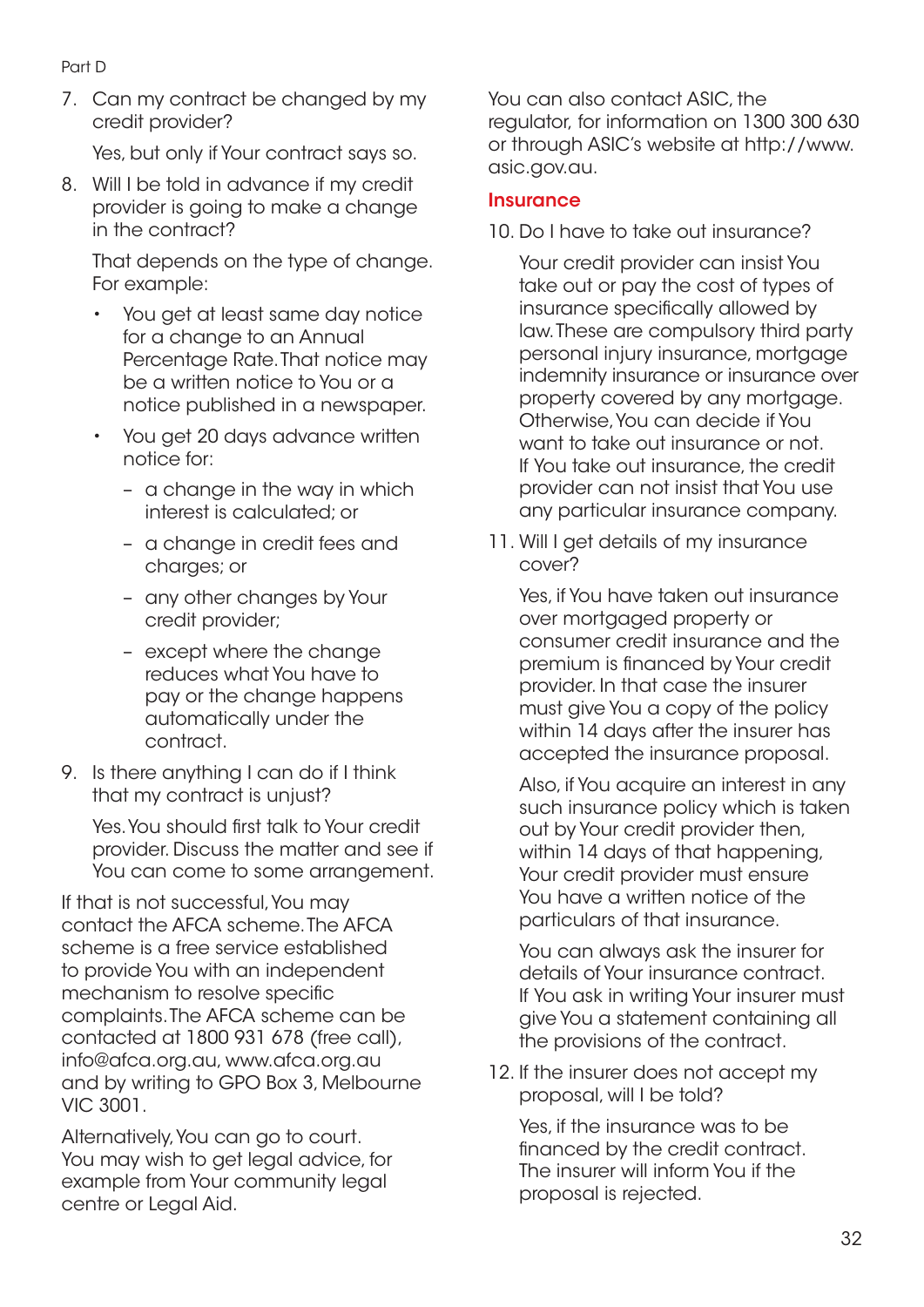- Part D
- 13. In that case, what happens to the premiums?

Your credit provider must give You a refund or credit unless the insurance is to be arranged with another insurer.

#### General

14. What do I do if I cannot make a repayment?

 Get in touch with Your credit provider immediately. Discuss the matter and see if You can come to some arrangement. You can ask Your credit provider to change Your contract in a number of ways:

- to extend the term of the contract and either reduce the amount of each payment accordingly or defer payments for a specified period;
- to extend the term of Your contract and reduce payments;
- to extend the term of Your contract and delay payments for a set time; or
- to delay payments for a set time.
- 15. What if my credit provider and I cannot agree on a suitable arrangement?

 If the credit provider refuses Your request to change the repayments, You can ask the credit provider to review this decision if You think it is wrong.

 If the credit provider still refuses Your request You can complain to the AFCA scheme. Further details about this scheme are set out below in question 17.

16. Can my credit provider take action against me?

 Yes, if You are in default under Your contract. But the law says that You can not be unduly harassed or threatened for repayments. If You

think You are being unduly harassed or threatened, contact the AFCA scheme or ASIC, or get legal advice.

17. Do I have any other rights and obligations?

 Yes. The law will give You other rights and obligations. You should also READ YOUR CONTRACT carefully.

IF YOU HAVE ANY COMPLAINTS ABOUT YOUR CREDIT CONTRACT, OR WANT MORE INFORMATION, CONTACT YOUR CREDIT PROVIDER. YOU MUST ATTEMPT TO RESOLVE YOUR COMPLAINT WITH YOUR CREDIT PROVIDER BEFORE CONTACTING THE AFCA SCHEME. IF YOU HAVE A COMPLAINT WHICH REMAINS UNRESOLVED AFTER SPEAKING TO YOUR CREDIT PROVIDER YOU CAN CONTACT THE AFCA SCHEME OR GET LEGAL ADVICE. THE AFCA SCHEME IS A FREE SERVICE ESTABLISHED TO PROVIDE YOU WITH AN INDEPENDENT MECHANISM TO RESOLVE SPECIFIC COMPLAINTS. THE AFCA SCHEME CAN BE CONTACTED AT 1800 931 678 (FREE CALL), [INFO@AFCA.ORG.AU,](mailto:INFO%40AFCA.ORG.AU?subject=) [WWW.AFCA.ORG.AU](http://WWW.AFCA.ORG.AU) AND BY WRITING TO GPO BOX 3, MELBOURNE VIC 3001. PLEASE KEEP THIS INFORMATION STATEMENT. YOU MAY WANT SOME INFORMATION FROM IT AT A LATER DATE.